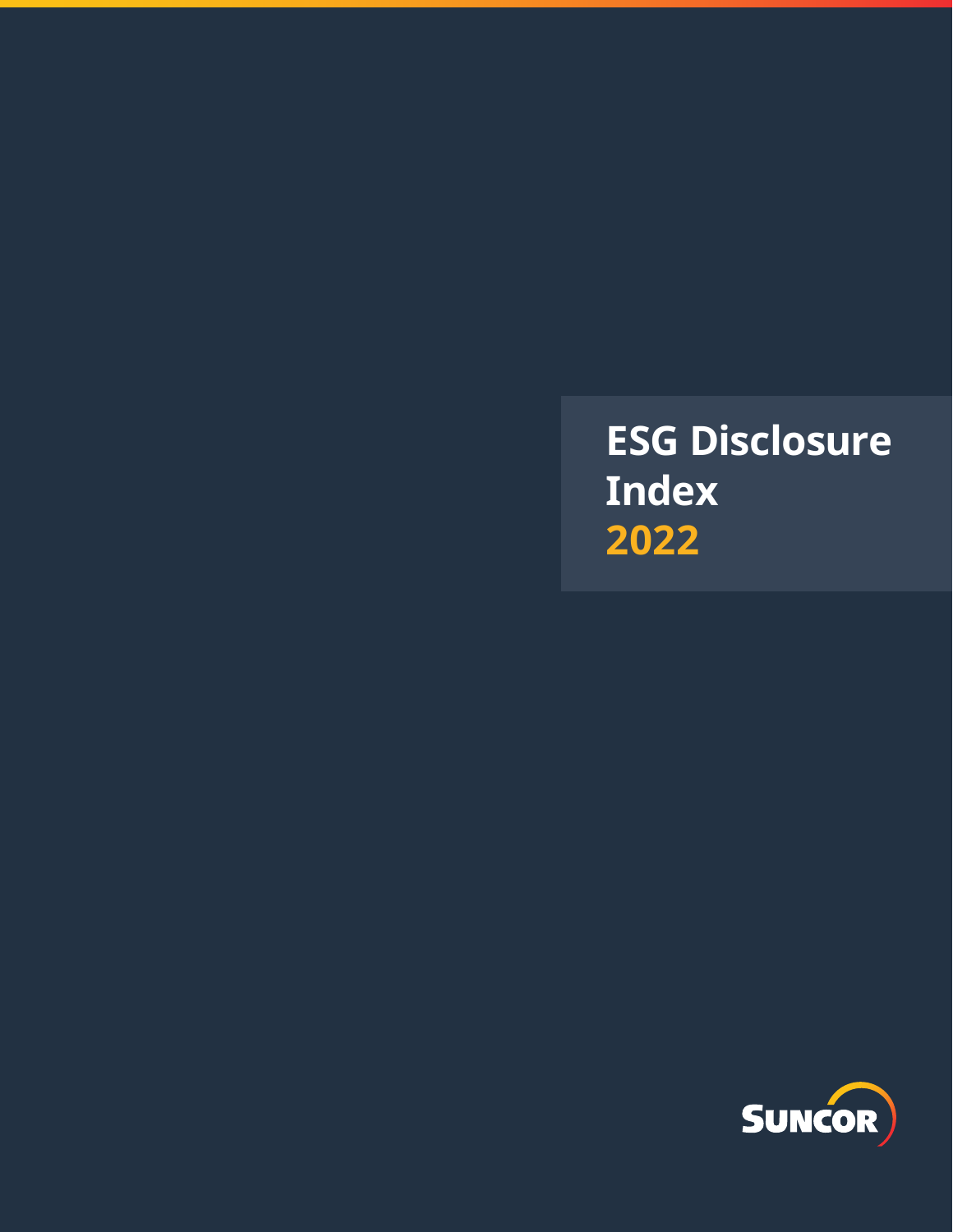# Table of contents

| Introduction                     |    |
|----------------------------------|----|
| GRI/SASB content index           | 5  |
| TCFD concordance table           | 23 |
| UN Sustainable Development Goals | 24 |
| UNGC communications report       | 26 |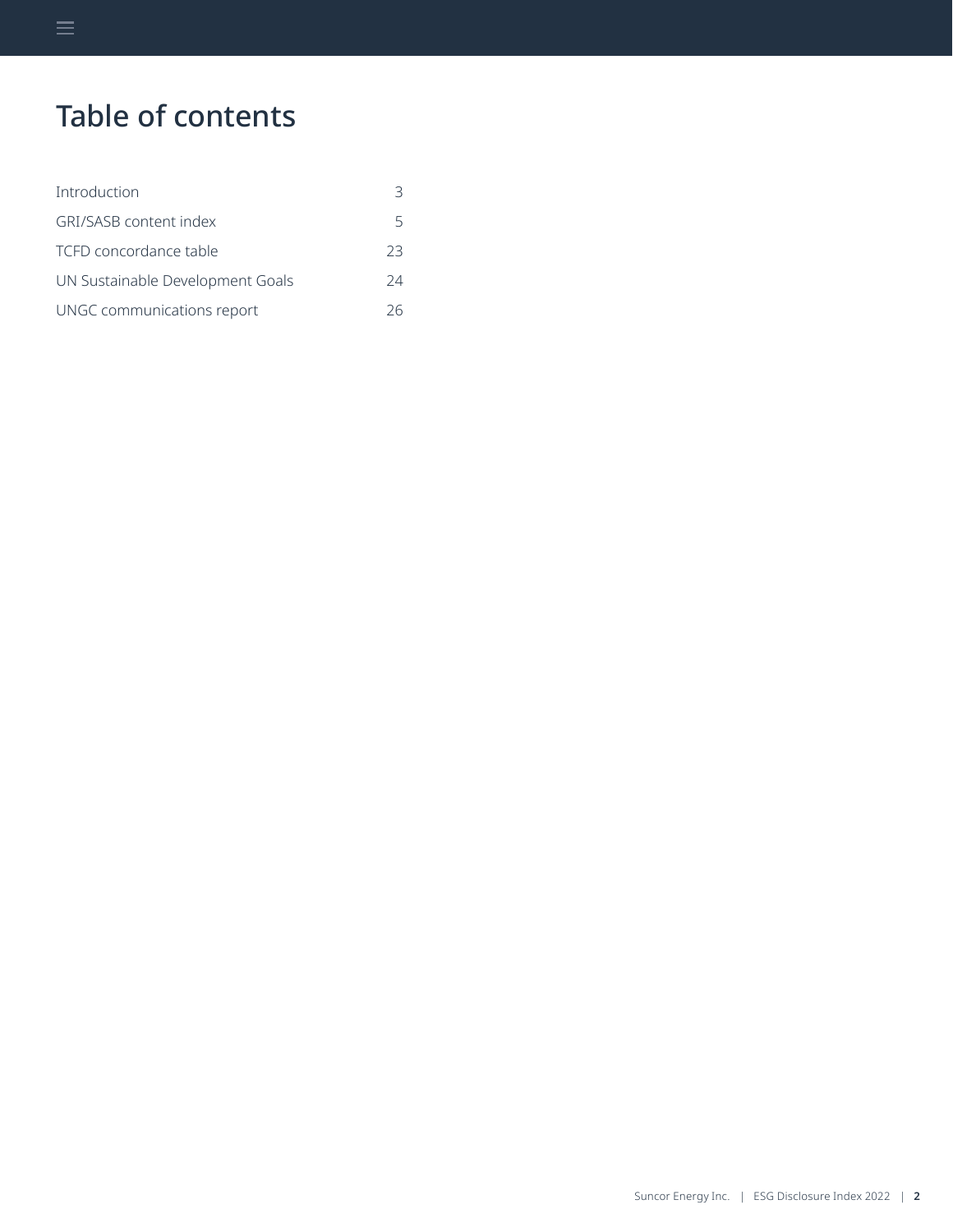# <span id="page-2-0"></span>Introduction

Our ESG Disclosure Index reflects our commitment to disclosure, which is foundational for engagement and supports efforts to drive consistency and comparability of sustainability data and information.

# **Recognition in 2021**

# **Bloomberg**

Bloomberg's Climate Transition Scores ranked Suncor among the top 10 publicly traded oil and gas companies on preparedness for a low-carbon world. CDP: Score of B for climate change and preparedness for a low-carbon world.

Member of **Dow Jones Sustainability Indices** Powered by the S&P Global CSA

Named to the Dow Jones Sustainability North American Index (DJSI), which marks 25 consecutive years on the DJSI. Additionally, Suncor was recognized as a 2021 Sustainability Yearbook Member.

> Suncor has been listed on the FTSE4Good Index since 2009.

FTSE4Good

In 2021, Suncor received a rating of A in the MSCI ESG\* Ratings assessment.

**MSCI ESG RATINGS** CCC B BB BBB A AA AAA



B- for water security disclosure in 2021. Suncor has been named a top reporter by the CDP for many years.

| Progressive<br>Aboriginal | GOLD  |
|---------------------------|-------|
| <b>RELATIONS</b>          | LEVEL |

Suncor has been honoured at the highest level for our work in Indigenous relations. In 2020, Suncor was re-certified at a gold level in Canadian Council for Aboriginal Business's Progressive Aboriginal Relations program.



In 2021, the Transition Pathway Initiative assessed Suncor according to the management of its greenhouse gas emissions and of risks and opportunities related to the low-carbon transition.



Suncor was the recipient of the CDA Corporate Award recognizing the advancement of the state of practice, innovation and leadership, and contributions to the dam industry.



Suncor was recognized as being one of Alberta's Top 70 Employers in 2021 and 2022.



Suncor was recognized as being one of Alberta's Top 70 Employers in 2021 and 2022.



Suncor was recognized as one of Canada's Best Diversity Employers in 2021 and 2022.

\* The use by Suncor Energy Inc. of any MSCI ESG research llc or its affiliates ("MSCI") data, and the use of MSCI logos, trademarks, service marks or index names herein, do not constitute a sponsorship, endorsement, recommendation, or promotion of Suncor Energy Inc. by MSCI. MSCI services and data are the property of MSCI or its information providers, and are provided 'as-is' and without warranty. MSCI names and logos are trademarks or service marks of MSCI.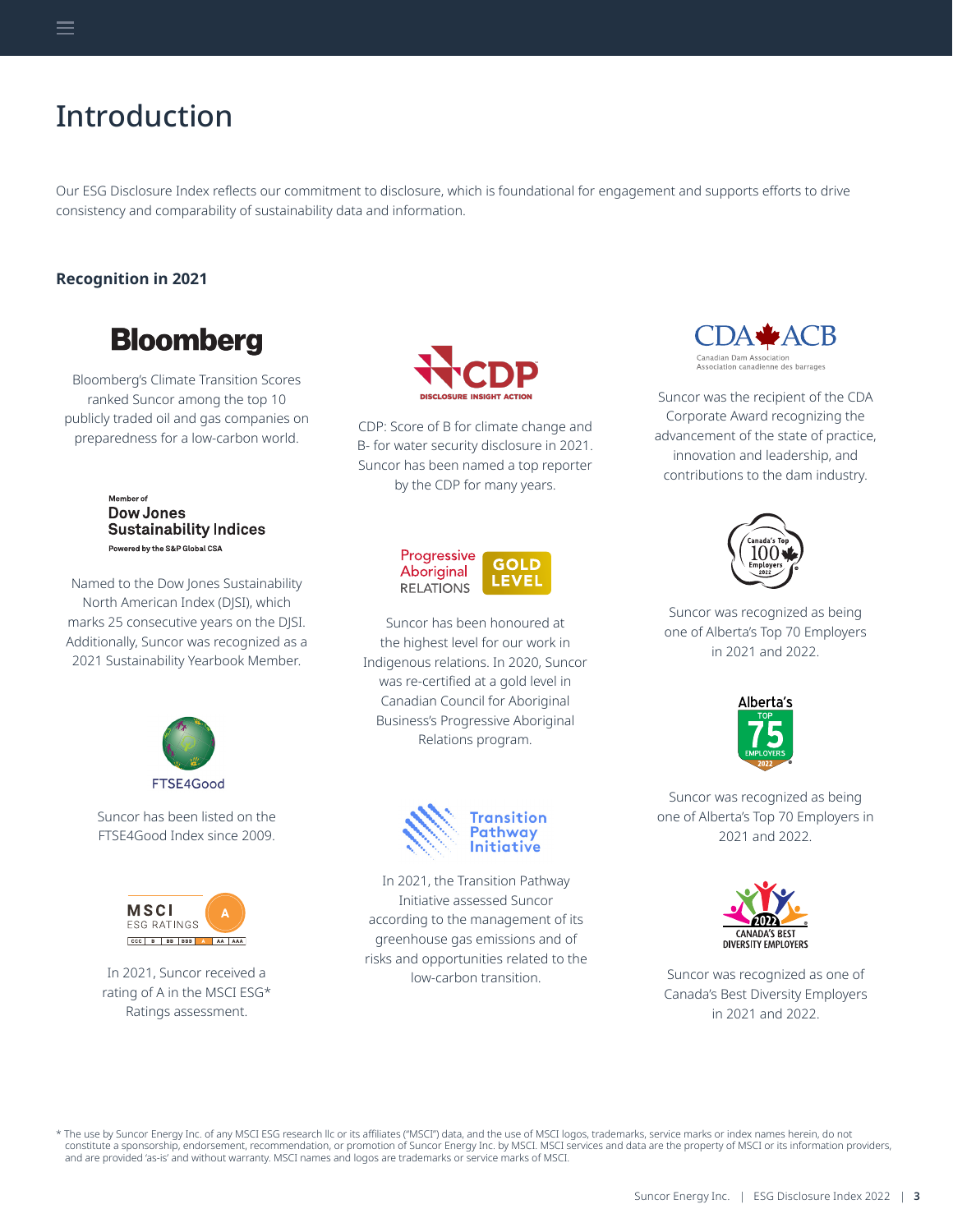# Scope

We present our sustainability data and information, reflecting consolidated company-wide data only for the assets we have operated for an entire calendar year of 2021, Janurary 1, 2021 to December 31, 2021 (unless otherwise stated). More detailed facility and business segment performance, where applicable, is available for download on suncor.com. Suncor assumed operatorship of the Syncrude Project on September 30, 2021. Suncor's equity interest of 58.74% does not change. In this year's disclosure, key indicators from Syncrude are not included. Additional information on Syncrude's sustainability performance is for download on suncor.com. As Suncor's operatorship of the Syncrude Project occurred at the end of the third quarter in 2021, Syncrude data is not integrated into Suncor's corporate-wide totals. The only exceptions are greenhouse gas (GHG) and community investment data, which is represented as Suncor's equity share and consistent with previous reports, and workforce and diversity data, which is fully integrated.

# $\epsilon$

*We are pleased to demonstrate our support for the United Nations Global Compact and its 10 principles, which guide our approach to human rights, labour, environment and anti-corruption for all our operations.*

Mark Little President and Chief Executive Officer

# Reporting frameworks

We use a number of reporting frameworks to identify and report on our material sustainability factors, including:

- **Global Reporting Initiative Standards** in accordance with universal and topic standards, and informed by oil and gas sector standards
- **IPIECA** sector-specific sustainability reporting guidance for the oil and gas industry
- **Sustainability Accounting Standards Board** industryspecific standards
- **Task Force on Climate-related Financial Disclosure** recommendations
- **United Nations Global Compact** this report fulfills our Communication on Progress, and supports their 10 principles guiding our approach to sustainability
- **United Nations Sustainable Development Goals** we support these 2030 global development priorities, and we share our perspectives on contributing to a number of the goals through our work.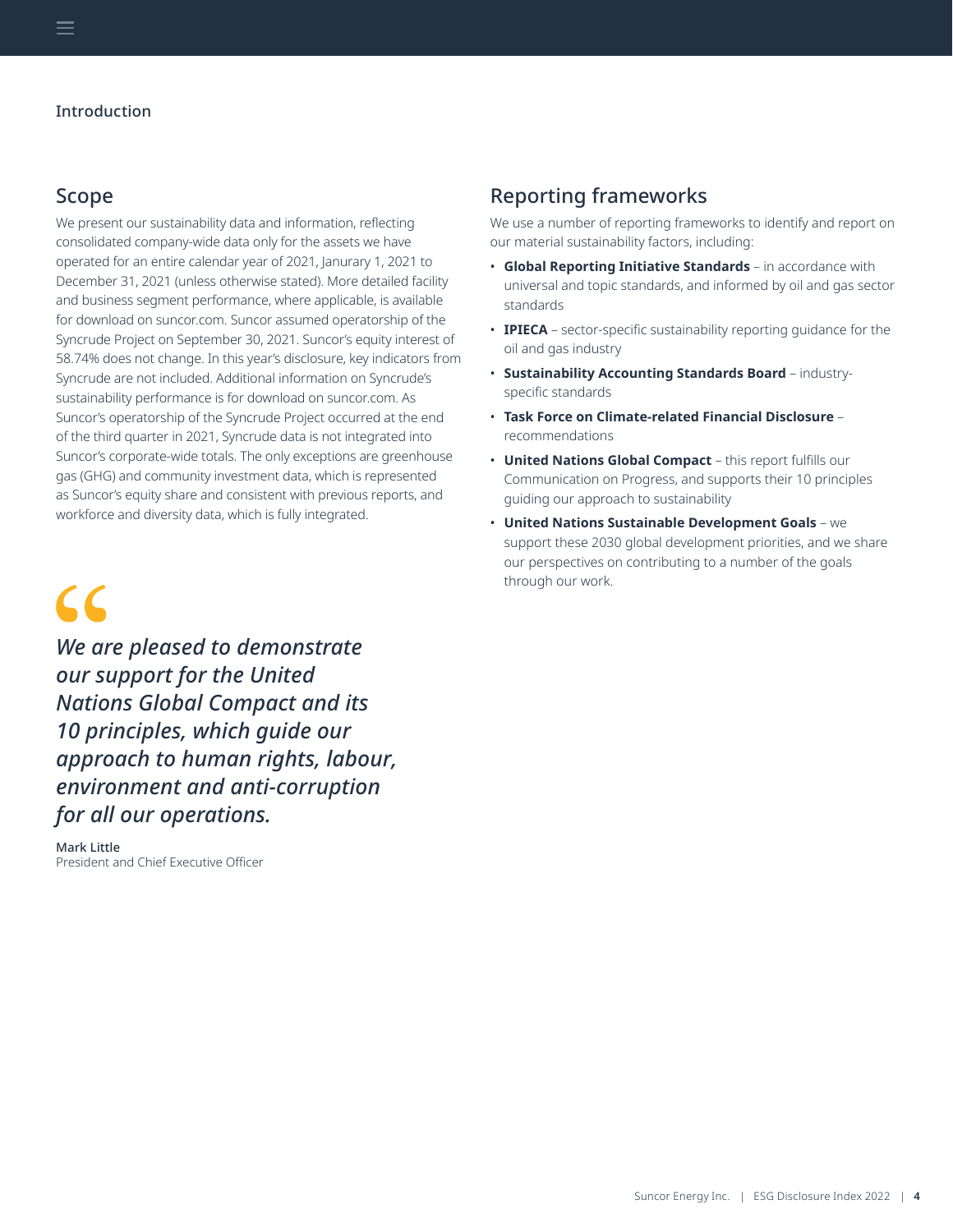<span id="page-4-0"></span>Our Report on Sustainability, Climate Report and this index has been prepared in accordance with:

- The **Global Reporting Initiative (GRI)** Standards enable us to report on our impacts on the economy, environment and people in a comparable and credible way. We use a variety of GRI standards, including: Universal Standards, Topic Standards and Oil and Gas Sector Standards. This index describes which GRI standards and material topics have been included within this index, where to find additional information and standards that have been externally assured.
- The **Sustainability Accounting Standards Board (SASB)** as the most relevant to long-term value creation for the industry we operate in. We value disclosure as a foundational activity for investor engagement and support efforts which seek to drive consistency and comparability of sustainability performance data. Due to the integrated nature of our business, we've elected to refer to several SASB standards including Metals and Mining, Oil & Gas – Exploration & Production, and Oil & Gas – Refining and Logistics. Any values that are classified within the Midstream

categorization will be included within the Refining and Logistics section. We'll continue to evaluate additional SASB metrics for potential disclosure in future reports.

The disclosure index below contains information and additional links that relate to specific content within the 2022 Report on Sustainability and other annual disclosures published by Suncor Energy, which supply useful information for gathering a full understanding of the company.

Legend:

**ROS** – Suncor's [2022 Report on Sustainability](https://www.suncor.com/-/media/7DF4D2F29A5F49E5AF5C1C29C5BF721E.pdf)

**CR** – Suncor's [2022 Climate Report](https://www.suncor.com/-/media/147BC3DF3E98469895D6C6D3081E13C6.pdf)

- **AIF** [Annual Information Form](https://sustainability-prd-cdn.suncor.com/-/media/project/suncor/files/investor-centre/annual-report-2021/2021-aif-en.pdf?modified=20220322152336&_ga=2.94803036.1718835657.1654527486-664842988.1647898358) dated Feb. 23, 2022
- **MPC** Suncor's [2022 Management Proxy Circular](https://sustainability-prd-cdn.suncor.com/-/media/project/suncor/files/investor-centre/annual-report-2021/2022-management-proxy-circular-en.pdf?modified=20220322153104&_ga=2.131978703.1718835657.1654527486-664842988.1647898358)
- **AR** Suncor's [2021 Annual Report](https://sustainability-prd-cdn.suncor.com/-/media/project/suncor/files/investor-centre/annual-report-2021/2021-annual-report-en.pdf?modified=20220322152826&_ga=2.94803036.1718835657.1654527486-664842988.1647898358)

**CDP Climate** – Suncor's 2022 CDP Climate Change Response

**CDP Water** – Suncor's 2022 CDP Water Security Response

[2022 Sustainability Performance Data](https://www.suncor.com/-/media/CA09DFAF19364987B9ED3919720A1B51.xlsx)

| SASB $code1$ | GRI code $2$                                                             | <b>Description</b>                                                  | Response, link or additional information                                                                                                                                                                                                                                                                                                                                                                                                                                                                                                                                                |  |
|--------------|--------------------------------------------------------------------------|---------------------------------------------------------------------|-----------------------------------------------------------------------------------------------------------------------------------------------------------------------------------------------------------------------------------------------------------------------------------------------------------------------------------------------------------------------------------------------------------------------------------------------------------------------------------------------------------------------------------------------------------------------------------------|--|
|              | The organization and its reporting practices                             |                                                                     |                                                                                                                                                                                                                                                                                                                                                                                                                                                                                                                                                                                         |  |
|              | $102 - 1$<br>$102 - 2$<br>$102 - 3$<br>$102 - 4$<br>$102 - 5$<br>$2 - 1$ | Organizational details                                              | Organization name: Suncor Energy Inc.<br>Nature of ownership and legal form: AIF (p. 5)<br>Location of headquarters: Calgary, Alberta (Canada)<br>Countries of operation: suncor.com                                                                                                                                                                                                                                                                                                                                                                                                    |  |
|              | $2 - 2$                                                                  | Entities included in the organization's<br>sustainability reporting | Entities included in sustainability reporting: ROS - About<br>our report<br>Entities included in financial reporting: AR (pp. 27-29)<br>Approach to reporting multiple entities: Entities are adjusted<br>to reflect working interest when reporting on an equity basis.<br>Suncor will fully report environmental data any mergers,<br>acquisitions and disposal of entities after one full year of<br>operation. Where data is available and methodology is<br>aligned Suncor will report on material topics of mergers and<br>acquisitions entities for the amount of time acquired. |  |
|              | 102-46                                                                   | Entities included in the consolidated financial<br>statements       | AR (pp. 27-29)                                                                                                                                                                                                                                                                                                                                                                                                                                                                                                                                                                          |  |
|              | 102-50<br>102-51<br>102-52<br>102-53<br>$2 - 3$                          | Reporting period, frequency and contact point                       | Sustainability reporting: Janurary 1 to December 31 (unless<br>otherwise stated), Annually<br>Financial reporting: Janurary 1 to December 31 (unless<br>otherwise stated), Annually<br>Report publication: June 2022<br>Contact point for any questions regarding the report:<br>1-866-SUNCOR-1 (1-866-786-2671) or email us at<br>sustainability@suncor.com                                                                                                                                                                                                                            |  |

1 Standard may include disclosure requirements for other performance indicators that are not within the scope of this limited assurance engagement. Performance indicators that are in-scope have been detailed in this Schedule.

2 The reported value differs from value disclosed in the Reports, as the Reports include Company Wide values. The scope for each performance indicator has been detailed in this Schedule.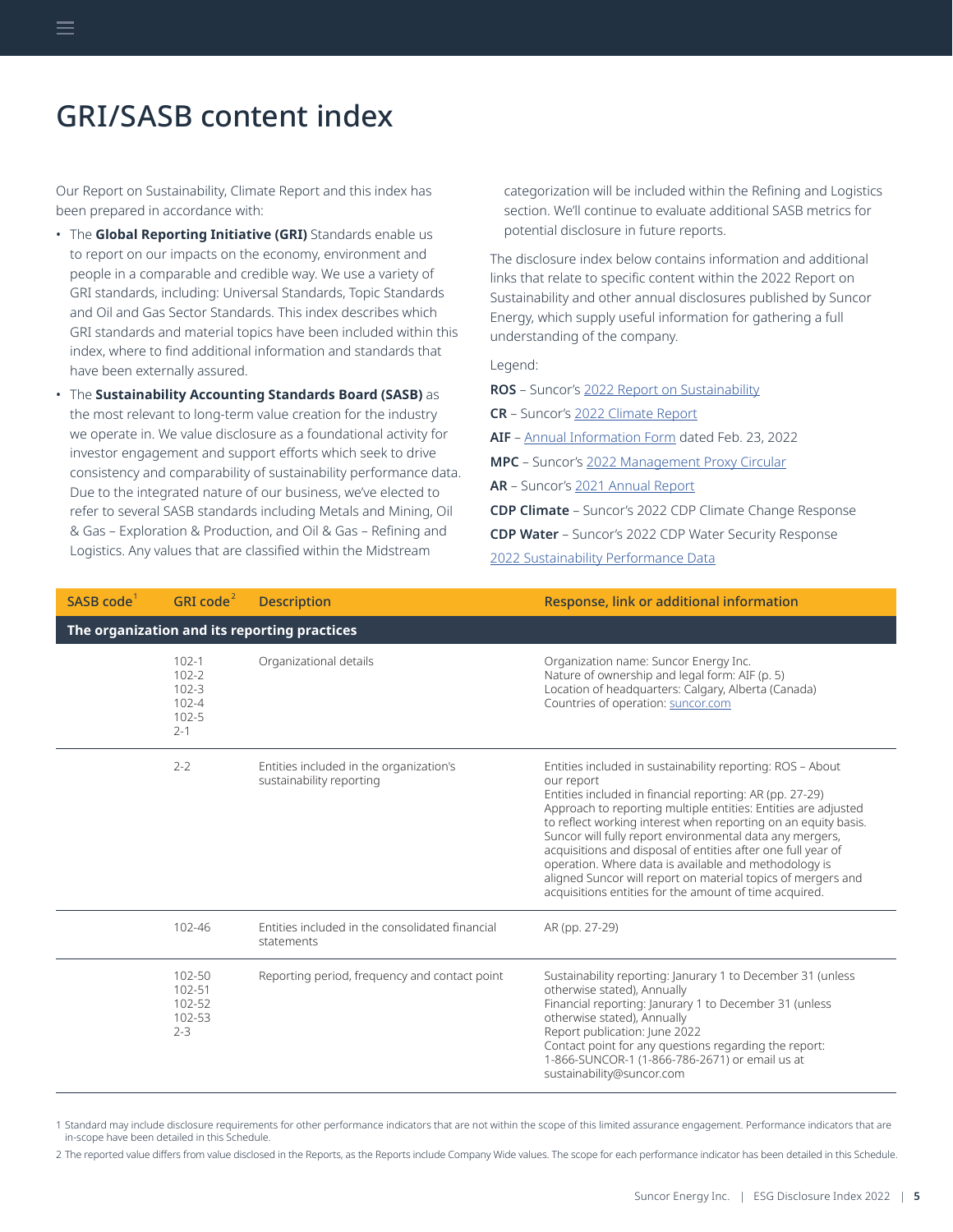| <b>SASB code</b>              | <b>GRI</b> code                 | <b>Description</b>                                              | Response, link or additional information                                                                                                                                                                                                                                                                                                                                   |
|-------------------------------|---------------------------------|-----------------------------------------------------------------|----------------------------------------------------------------------------------------------------------------------------------------------------------------------------------------------------------------------------------------------------------------------------------------------------------------------------------------------------------------------------|
|                               | 102-48<br>$2 - 4$               | Restatements of information                                     | Re-statements of information and associated justifications provided<br>in earlier reports can be found in the footnotes of the 2022 Report<br>on Sustainability, which support the performance data table.                                                                                                                                                                 |
|                               | 102-49                          | Changes in reporting                                            | Significant changes from previous reporting periods in scope,<br>boundary or measurement methods and any re-statements<br>of information and associated justifications provided in earlier<br>reports can be found in the footnotes of the 2022 Report on<br>Sustainability, which support the performance data table.                                                     |
|                               | 102-56<br>$2 - 5$               | External assurance                                              | An independent third party has provided assurance on<br>selected key performance indicators for our Report on<br>Sustainability. The assurance report and indicators that were<br>reviewed can be found in the appendix to Suncor's 2022<br>Report on Sustainability or is available for download on<br>suncor.com.<br>ROS - Independence Practioner's Assurance Statement |
|                               | 102-6                           | Markets Served                                                  | suncor.com                                                                                                                                                                                                                                                                                                                                                                 |
|                               | 102-7                           | Scale of organization                                           | suncor.com<br>ROS - Performance data<br>AR (p. 3)                                                                                                                                                                                                                                                                                                                          |
|                               | 102-46                          | Defining report content and topic boundaries                    | ROS - About our report<br>ROS - Performance data                                                                                                                                                                                                                                                                                                                           |
|                               | 102-54                          | Claims of reporting in accordance with the GRI<br>Standards     | ROS - About our report                                                                                                                                                                                                                                                                                                                                                     |
|                               | 102-55                          | GRI content index                                               | The GRI content index is included within this document (pp. 5-22)                                                                                                                                                                                                                                                                                                          |
| <b>Activities and workers</b> |                                 |                                                                 |                                                                                                                                                                                                                                                                                                                                                                            |
|                               | 102-9<br>$2 - 6$                | Activities, value chain and other business<br>relationships     | Active sector: Public, Oil and Gas sector                                                                                                                                                                                                                                                                                                                                  |
|                               |                                 |                                                                 | ROS - Supply chain<br>CR - Collaboration, partnerships & engagement                                                                                                                                                                                                                                                                                                        |
| EM-MM-000.B                   | $102 - 8$<br>$2 - 7$<br>$2 - 8$ | Employees and workers who are not employees                     | ROS - Performance data<br>ROS - Performance data footnotes                                                                                                                                                                                                                                                                                                                 |
|                               | 102-10                          | Significant changes to the organization and its<br>supply chain | ROS - Performance data<br>AR (pp. 30-33)                                                                                                                                                                                                                                                                                                                                   |
|                               | 102-11                          | Precautionary Principle or approach                             | ROS - Risk management<br>CR - Governance and risk management                                                                                                                                                                                                                                                                                                               |
|                               | 102-15                          | Key impacts, risks and opportunities                            | ROS - Corporate governance<br>ROS - Performance data<br>ROS - Risk management<br>CR<br>AR (pp. 57-67)                                                                                                                                                                                                                                                                      |
| Governance                    |                                 |                                                                 |                                                                                                                                                                                                                                                                                                                                                                            |
|                               | 102-14                          | Statement from senior decision-maker                            | ROS - Message from our President and CEO                                                                                                                                                                                                                                                                                                                                   |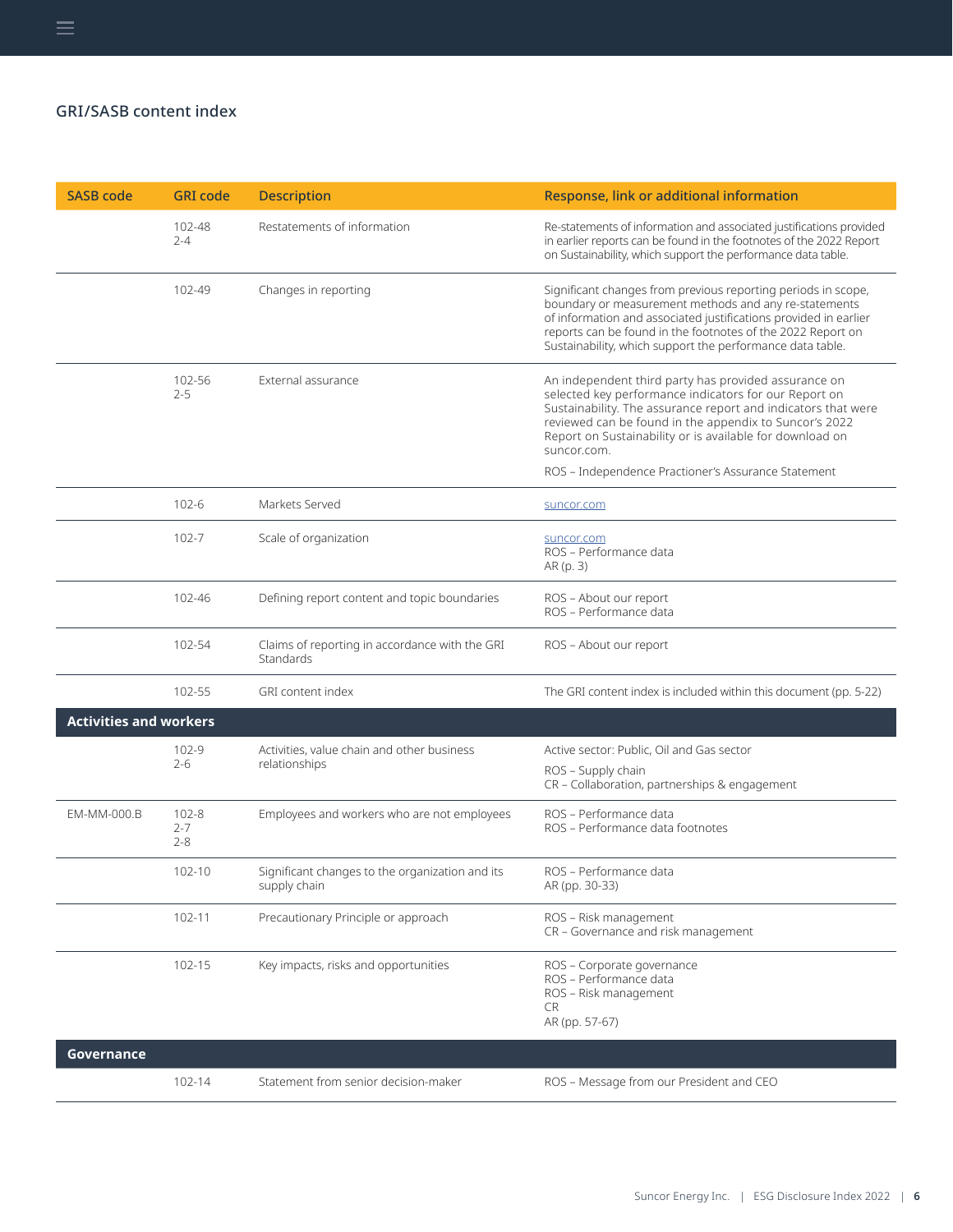| <b>SASB code</b>             | <b>GRI</b> code    | <b>Description</b>                                                              | Response, link or additional information                                                                                                                                                                                                                                                                                                                             |
|------------------------------|--------------------|---------------------------------------------------------------------------------|----------------------------------------------------------------------------------------------------------------------------------------------------------------------------------------------------------------------------------------------------------------------------------------------------------------------------------------------------------------------|
|                              | 102-18<br>$2 - 9$  | Governance structure and composition                                            | ROS - Corporate governance<br>MPC - Schedule B: Corporate Governance Summary and pages<br>8-13 for detailed information on each board member<br>AIF - Directors and executive officers (pp. 75-79)                                                                                                                                                                   |
|                              | 102-24<br>$2 - 10$ | Nomination and selection of the highest<br>governance body                      | MPC - Schedule B: Corporate Governance Summary (pp. B-2 to<br>$B-4$<br>MPC – Schedule C: Position description for independent board<br>chair (p. $C-1$ )<br>MPC – Schedule E: Board Terms of Reference (pp. E-3 to E-4)                                                                                                                                              |
|                              | 102-23<br>$2 - 11$ | Chair of the highest governance body                                            | No chair of any director committee is also an executive within<br>Suncor.                                                                                                                                                                                                                                                                                            |
|                              |                    |                                                                                 | MPC – Schedule C: Position description for independent board<br>chair (p. $C-1$ )                                                                                                                                                                                                                                                                                    |
|                              | 102-26<br>$2 - 12$ | Role of the highest governance body in<br>overseeing the management of impacts  | MPC - Schedule E: Board Terms of Reference - Part IV: Mandate<br>of the Board of Directors (pp. E-4 to E-5)                                                                                                                                                                                                                                                          |
|                              | 102-19<br>$2 - 13$ | Delegation of responsibility for managing impacts                               | Over the years, increased political and policy changes, activism<br>and uncertainty about regulatory processes have added<br>significant financial, social and climate risk to Suncor. To address<br>these risks, we created the integrated policy and regulatory<br>issues management (PRIM) process that takes a disciplined<br>approach to managing these issues. |
|                              |                    |                                                                                 | Additional Information:<br>MPC - Schedule B: Corporate Governance Summary: Risk<br>Oversight (pp. B-9 to B-11)<br><b>CR</b>                                                                                                                                                                                                                                          |
|                              | 102-22             | Composition of the highest governance body and<br>its committees                | AIF - Directors and executive officers (pp. 75-80)<br>MPC - Schedule B: Corporate Governance Summary and pages<br>8-13 for detailed information on each board member                                                                                                                                                                                                 |
|                              | 102-32<br>$2 - 14$ | Role of the highest governance body in<br>sustainability reporting              | Our Executive Leadership Team and the Board of Directors<br>review and approve the Report on Sustainability and Climate<br>Report before publication.                                                                                                                                                                                                                |
| EM-EP-530a.1<br>EM-RM-530a.1 | 102-20             | Executive-level responsibility for economic,<br>environmental and social topics | MPC - Schedule B: Corporate Governance Summary<br>ROS - Corporate governance                                                                                                                                                                                                                                                                                         |
|                              |                    |                                                                                 | We have several senior leadership positions whose roles include<br>sustainability oversight in the organization, including but not<br>limited to:<br>· Chief Executive Officer<br>· Chief Climate Officer<br>. Chief Sustainability Officer and General Counsel                                                                                                      |
|                              | 102-25<br>$2 - 15$ | Conflicts of interest                                                           | MPC - Schedule B: Corporate Governance Summary - Conflicts<br>of Interest (pp. B-18)                                                                                                                                                                                                                                                                                 |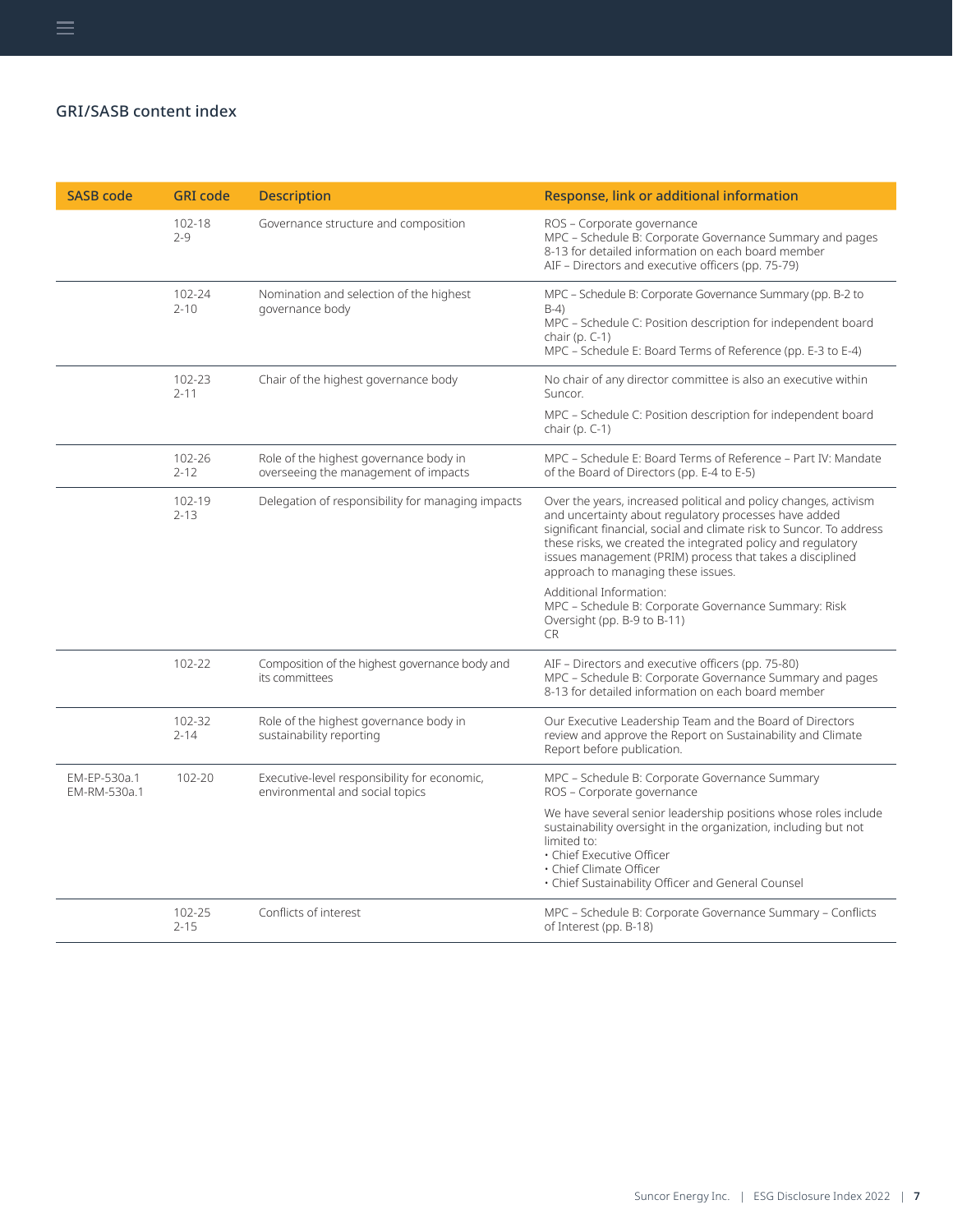| <b>SASB code</b> | <b>GRI</b> code              | <b>Description</b>                                                      | Response, link or additional information                                                                                                                                                                                                                                                                                                                                                                                                                                                                                                |
|------------------|------------------------------|-------------------------------------------------------------------------|-----------------------------------------------------------------------------------------------------------------------------------------------------------------------------------------------------------------------------------------------------------------------------------------------------------------------------------------------------------------------------------------------------------------------------------------------------------------------------------------------------------------------------------------|
|                  | 102-33<br>102-34<br>$2 - 16$ | Communication of critical concerns                                      | Issues of concern are elevated through the Strategic Issues<br>Management Process and the Policy and Regulatory Issues<br>Management process to a senior leadership governance body.<br>The Environment, Health, Safety & Sustainable Development<br>committee of the board also reviews the effectiveness to which<br>we achieve objectives pertaining to the environment, health,<br>safety and sustainable development. This committee also<br>receives a quarterly update and stewardship on our priority<br>sustainability issues. |
|                  |                              |                                                                         | Throughout 2021, key issues remained focused on the climate<br>change and energy transition, personal and process safety,<br>Indigenous relations, ethics, water stewardship, tailings<br>management and innovation. In-depth discussions, goal setting<br>and initiatives to address these issues have been ongoing and<br>will continue to evolve.                                                                                                                                                                                    |
|                  |                              |                                                                         | ROS - About our report                                                                                                                                                                                                                                                                                                                                                                                                                                                                                                                  |
|                  | 102-27<br>$2 - 17$           | Collective knowledge of the highest governance<br>body                  | Our Board of Directors receives periodic reports from our chief<br>sustainability officer and general counsel. The Environment,<br>Health, Safety & Sustainable Development committee of the<br>board also receives quarterly updates and stewardship on our<br>priority sustainability issues.                                                                                                                                                                                                                                         |
|                  |                              |                                                                         | Additional Information:<br>MPC - Schedule B: Corporate Governance Summary -<br>Orientation and Continuing Education (pp. B-14 to B-17)<br>ROS - Corporate governance                                                                                                                                                                                                                                                                                                                                                                    |
|                  | 102-28                       | Evaluation of the performance of the highest                            | The Board of Directors completes an annual self-evaluation.                                                                                                                                                                                                                                                                                                                                                                                                                                                                             |
|                  | $2 - 18$                     | governance body                                                         | MPC - Schedule B: Corporate Governance Summary - Annual<br>Evaluation Process (pp. B-6 to B-7)                                                                                                                                                                                                                                                                                                                                                                                                                                          |
|                  |                              |                                                                         | Specific information about topics reviewed and action plans that<br>are developed are confidential and not reported.                                                                                                                                                                                                                                                                                                                                                                                                                    |
|                  | 102-35<br>$2 - 19$           | Remuneration policies                                                   | MPC - Board of Directors Compensation and Executive<br>Compensation, (pp. 16-51)                                                                                                                                                                                                                                                                                                                                                                                                                                                        |
|                  | 102-36<br>102-37             | Process to determine remuneration                                       | MPC - Board of Directors Compensation and Executive<br>Compensation, (pp. 16-51)                                                                                                                                                                                                                                                                                                                                                                                                                                                        |
|                  |                              | $2 - 20$                                                                | Stakeholder involvement: MPC - Advisory Vote on Approach to<br>Executive Compensation, (p. 15)                                                                                                                                                                                                                                                                                                                                                                                                                                          |
|                  |                              |                                                                         | ROS - Corporate governance                                                                                                                                                                                                                                                                                                                                                                                                                                                                                                              |
|                  |                              |                                                                         | MPC -Board of Directors Compensation and Executive<br>Compensation, (p. 23)                                                                                                                                                                                                                                                                                                                                                                                                                                                             |
|                  | $2 - 21$                     | Annual total compensation ratio                                         | CEO base salary: \$1,235,000<br>Median employee base salary: \$132,821<br>Ratio: 10.75%                                                                                                                                                                                                                                                                                                                                                                                                                                                 |
|                  |                              |                                                                         | MPC - 2021 Total Direct Compensation, (p. 36)<br>ROS - Performance table                                                                                                                                                                                                                                                                                                                                                                                                                                                                |
|                  | 102-29                       | Identifying and managing economic,<br>environmental, and social impacts | The board oversees Suncor's Enterprise Risk Management<br>program.                                                                                                                                                                                                                                                                                                                                                                                                                                                                      |
|                  |                              |                                                                         | MPC - Schedule B: Corporate Governance Summary - Risk<br>Oversight, (pp. B-9 to B-10)                                                                                                                                                                                                                                                                                                                                                                                                                                                   |
|                  | 102-30                       | Effectiveness of risk management processes                              | The board oversees Suncor's Enterprise Risk Management<br>program.                                                                                                                                                                                                                                                                                                                                                                                                                                                                      |
|                  |                              |                                                                         | MPC - Schedule B: Corporate Governance Summary - Risk<br>Oversight, (pp. B-9 to B-10)                                                                                                                                                                                                                                                                                                                                                                                                                                                   |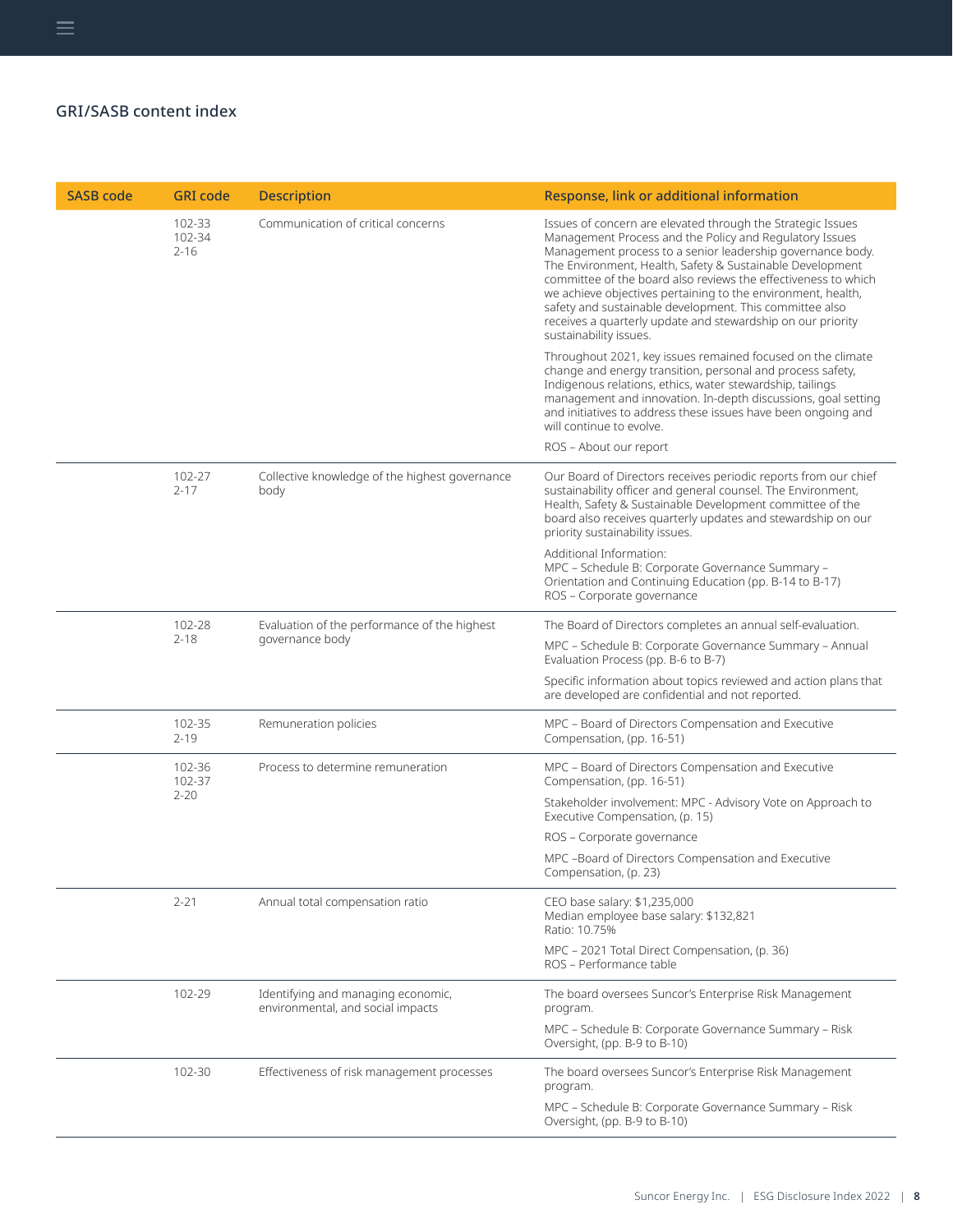| <b>SASB code</b>                        | <b>GRI code</b>                  | <b>Description</b>                                        | Response, link or additional information                                                                                                                                                                   |
|-----------------------------------------|----------------------------------|-----------------------------------------------------------|------------------------------------------------------------------------------------------------------------------------------------------------------------------------------------------------------------|
|                                         | 102-31                           | Review of economic, environmental, and social<br>topics   | The board oversees Suncor's Enterprise Risk Management<br>program.<br>MPC - Schedule B: Corporate Governance Summary - Risk<br>Oversight, (pp. B-9 to B-10)                                                |
| <b>Strategy, policies and practices</b> |                                  |                                                           |                                                                                                                                                                                                            |
|                                         | $2 - 22$                         | Statement on sustainable development strategy             | ROS - Message from our President and CEO<br>ROS - Q&A with our CSO                                                                                                                                         |
|                                         | 102-16<br>$2 - 23$               | Policy commitments                                        | Our commitment to integrity and ethics is the foundation for<br>our Standards of Business Conduct code and the company<br>policy quidance and standards that reinforce it.                                 |
|                                         |                                  |                                                           | Additional Information:<br>suncor.com<br>Suncor's purpose and values                                                                                                                                       |
|                                         |                                  |                                                           | AIF – Ethics, Social and Environmental Policies, (pp. 25-26)<br>ROS - Indigenous relations<br>ROS - Land and reclamation<br><b>Canadian Aboriginal Relations Policy</b><br>Human rights policy             |
|                                         | $2 - 24$                         | Embedding policy commitments                              | AIF - Ethics, Social and Environmental Policies, (pp. 25-26)<br>Human rights policy                                                                                                                        |
|                                         | $2 - 25$                         | Processes to remediate negative impacts                   | AIF - Ethics, Social and Environmental Policies, (pp. 25-26)<br>ROS - Indigenous relations<br>ROS - Land and reclamation<br><b>Canadian Aboriginal Relations Policy</b><br>Human rights policy             |
|                                         | $102 - 16$<br>102-17<br>$2 - 26$ | Mechanisms for seeking advice and raising<br>concerns     | Our commitment to integrity and ethics is the foundation for<br>our Standards of Business Conduct code and the company<br>policy quidance and standards that reinforce it.                                 |
|                                         |                                  |                                                           | The Suncor Integrity Hotline is available to any internal or<br>external individual who may want to report concerns, more<br>information can be found on pages 34-35 of The Way We Do<br>Business.         |
|                                         |                                  |                                                           | Additional Information:<br><b>Standards of Business Conduct</b><br>The Way We Do Business<br>Human rights policy<br>Stakeholder relations policy                                                           |
|                                         | 419-1<br>$2 - 27$                | Compliance with laws and regulations                      | No material fines or non-monetary sanctions were levied on<br>Suncor in 2021 for non-compliance with laws and regulations<br>(environmental non-complaince reported seperately).<br>ROS - Performance data |
|                                         | $307-1$                          | Non-compliance with environmental laws and<br>regulations | ROS - Performance data<br>ROS - Environmental incidents                                                                                                                                                    |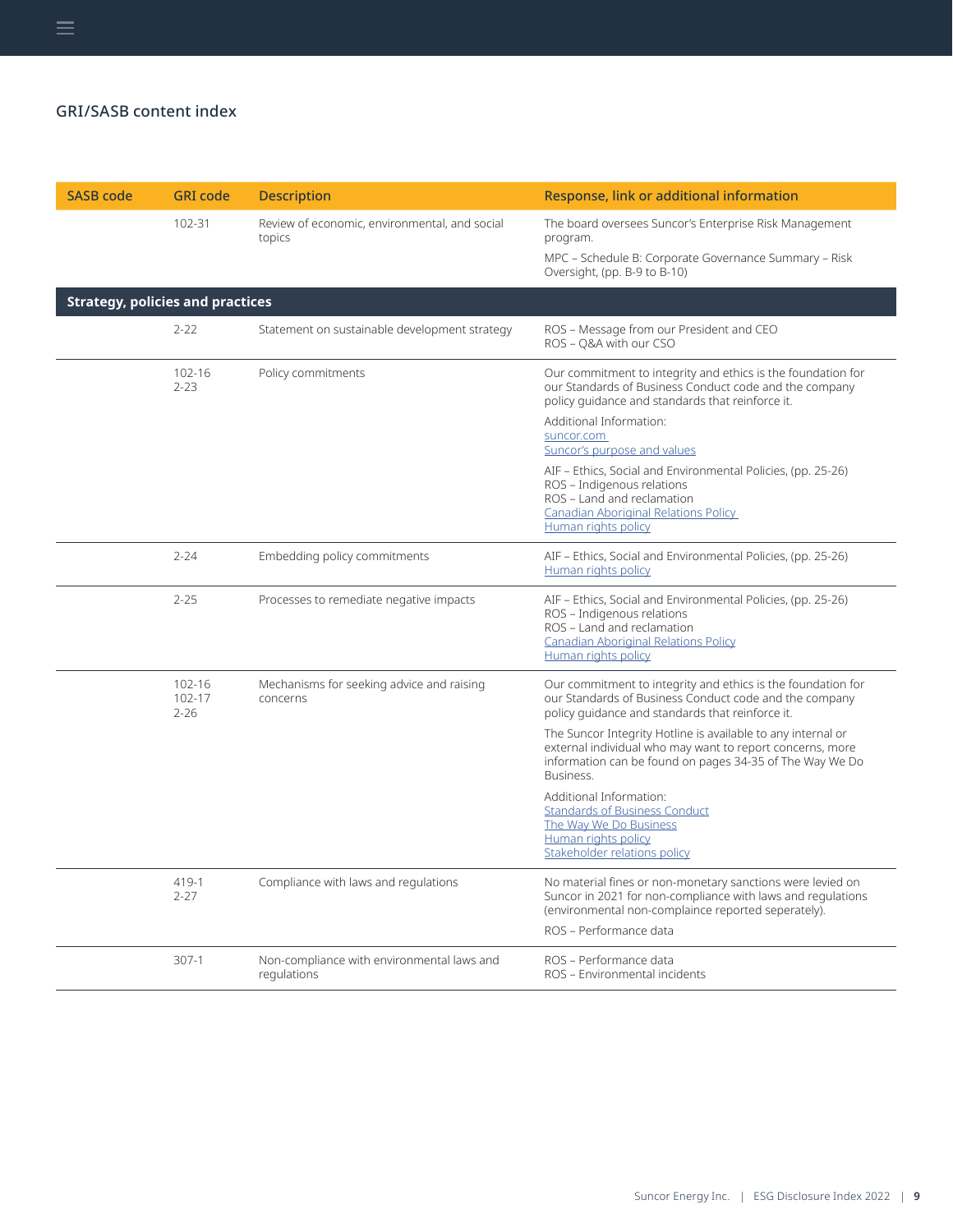| <b>SASB code</b>              | <b>GRI</b> code                        | <b>Description</b>                                                       | Response, link or additional information                                                                                                                                                                                                                                                                                                                                                                                                         |
|-------------------------------|----------------------------------------|--------------------------------------------------------------------------|--------------------------------------------------------------------------------------------------------------------------------------------------------------------------------------------------------------------------------------------------------------------------------------------------------------------------------------------------------------------------------------------------------------------------------------------------|
| EM-EP-530a.1                  | 102-12<br>102-13<br>$2 - 28$           | Membership associations                                                  | The following is a list of organizations and trade associations<br>of which we are a member and that may engage in lobbying of<br>governments.                                                                                                                                                                                                                                                                                                   |
|                               |                                        |                                                                          | \$50K - \$100K<br>· Business Council of Canada<br>• Calgary Chamber of Commerce<br>$\cdot$ Ceres<br>• Colorado Petroleum Association<br>· Convenience Industry Council<br>• Denver Metro Chamber of Commerce<br>· Industrial Gas Users Association<br>• National Association of Manufacturers<br>• Strathcona Industrial Association                                                                                                             |
|                               |                                        |                                                                          | > \$100K<br>• Canadian Association of Petroleum Producers<br>· Canadian Fuels Association<br>· Canadian Propane Association<br>· Colorado Asphalt Pavement Association<br>· International Association of Oil and Gas Producers<br>· Mining Association of Canada (MAC)<br>• World Economic Forum                                                                                                                                                 |
|                               |                                        |                                                                          | For a listing of the groups that receive funding from the Suncor<br>Energy Foundation, please refer to the Canada Revenue Agency<br>website and search for Suncor.                                                                                                                                                                                                                                                                               |
|                               |                                        |                                                                          | Additional information:<br>ROS - About our report<br>ROS - Performance data<br>suncor.com                                                                                                                                                                                                                                                                                                                                                        |
| <b>Stakeholder engagement</b> |                                        |                                                                          |                                                                                                                                                                                                                                                                                                                                                                                                                                                  |
|                               | 102-40                                 | List of stakeholder groups                                               | Our stakeholders include:<br>· Indigenous Peoples<br>· local communities<br>· shareholders<br>· all levels of government<br>· regulators<br>. non-government organizations and environmental groups<br>• community investment partners<br>• business groups<br>• customers and suppliers<br>· employees and leadership<br>• peers and competitors<br>· institutional and socially responsible investors<br>· academics<br>ROS - About our report |
|                               | 102-42                                 | Identifying and selecting stakeholders                                   | ROS - About our report                                                                                                                                                                                                                                                                                                                                                                                                                           |
|                               | 102-43<br>$2 - 29$                     | Approach to stakeholder engagement                                       | ROS - About our report                                                                                                                                                                                                                                                                                                                                                                                                                           |
| EM-MM-310a.2                  |                                        | Number and duration of strikes and lockouts                              | No work stoppages occurred in the reporting year due to strikes<br>or lockouts.                                                                                                                                                                                                                                                                                                                                                                  |
| EM-MM-310a.1                  | 102-41<br>407-1<br>$2 - 30$<br>11.13.2 | Collective bargaining agreements                                         | 25% of active workforce covered under collective bargaining<br>ROS - Performance data                                                                                                                                                                                                                                                                                                                                                            |
|                               | 102-21                                 | Consulting stakeholders on economic,<br>environmental, and social topics | ROS - About our report<br>MPC - Schedule B: Corporate Governance Summary,<br>Stakeholder Communications and Shareholder Engagement                                                                                                                                                                                                                                                                                                               |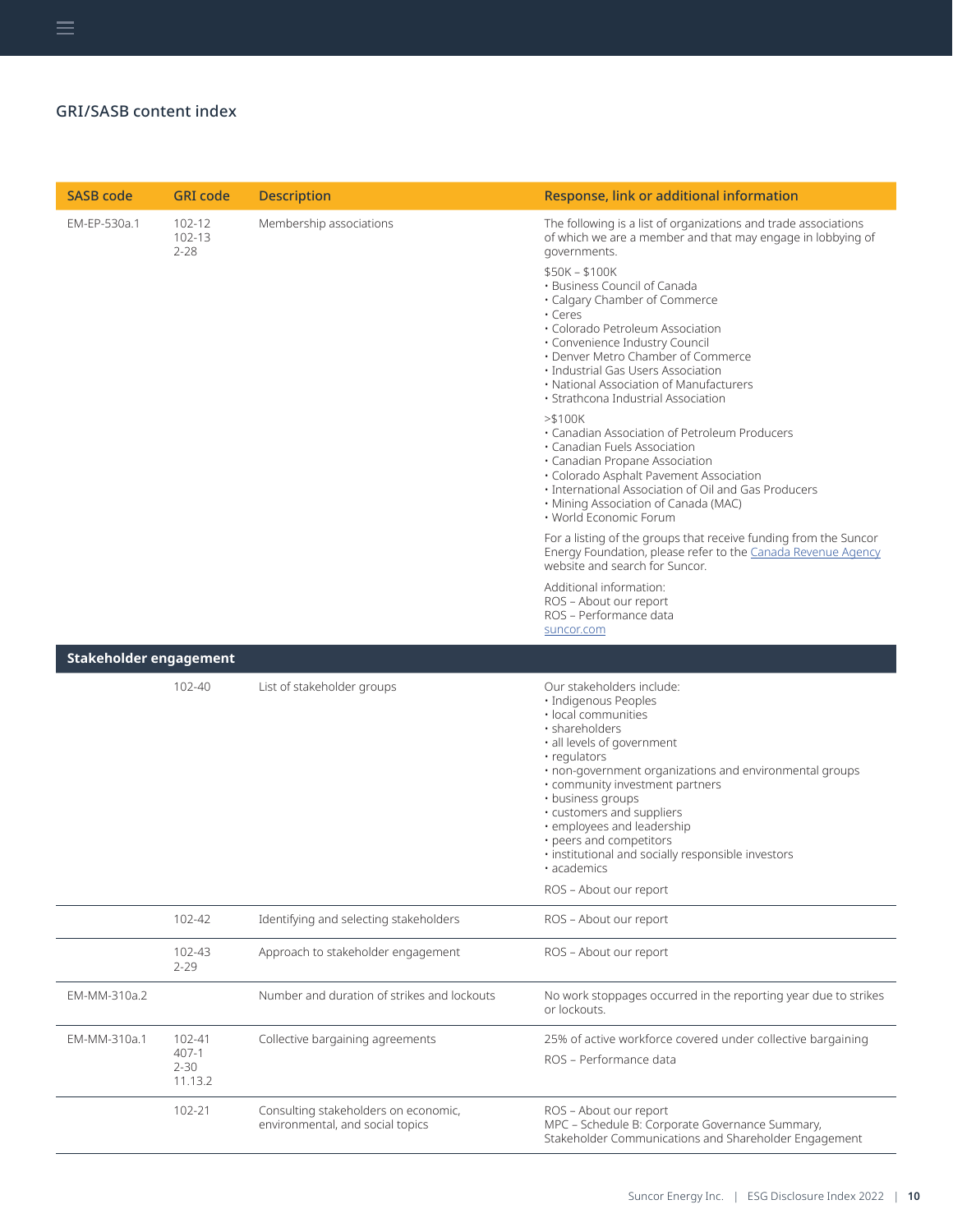| <b>SASB code</b>                             | <b>GRI</b> code                  | <b>Description</b>                                                                                                                                                                                                                         | Response, link or additional information                                                                                                                                                                                                                                                                                                                                                       |
|----------------------------------------------|----------------------------------|--------------------------------------------------------------------------------------------------------------------------------------------------------------------------------------------------------------------------------------------|------------------------------------------------------------------------------------------------------------------------------------------------------------------------------------------------------------------------------------------------------------------------------------------------------------------------------------------------------------------------------------------------|
|                                              | 102-44                           | Key topics and concerns raised                                                                                                                                                                                                             | ROS - About our report<br>ROS - Indigenous relations<br>ROS - Safety<br>ROS - Water stewardship<br>CR.                                                                                                                                                                                                                                                                                         |
| <b>Material topics</b>                       |                                  |                                                                                                                                                                                                                                            |                                                                                                                                                                                                                                                                                                                                                                                                |
|                                              | 103-1<br>$3-1$                   | Process to determine material topics                                                                                                                                                                                                       | Our management approach to material sustainability priorities<br>is represented in the following sections of our 2022 Report on<br>Sustainability:<br>· Message from our President and CEO                                                                                                                                                                                                     |
|                                              | $103 - 2$<br>102-47<br>$3-2$     | List of material topics                                                                                                                                                                                                                    | • Ethics<br>· Safety<br>· Climate change<br>$\cdot$ CR<br>• Water stewardship                                                                                                                                                                                                                                                                                                                  |
|                                              | $103 - 3$<br>$3-3$               | Management of material topics                                                                                                                                                                                                              | · Tailings management<br>· Indigenous relations<br>ROS - About our report                                                                                                                                                                                                                                                                                                                      |
| <b>Sector Specific Standards</b>             |                                  |                                                                                                                                                                                                                                            |                                                                                                                                                                                                                                                                                                                                                                                                |
| <b>GHG emissions and Energy</b>              |                                  |                                                                                                                                                                                                                                            |                                                                                                                                                                                                                                                                                                                                                                                                |
|                                              | $3-3$<br>11.1.1                  | Management of material topics                                                                                                                                                                                                              | ROS - Air Quality<br>CR.                                                                                                                                                                                                                                                                                                                                                                       |
| EM-MM-130a.1                                 | $302 - 1$<br>$302 - 2$<br>11.1.2 | Energy consumption within the organization                                                                                                                                                                                                 | ROS - Performance data<br>CDP Climate $-$ (C8)                                                                                                                                                                                                                                                                                                                                                 |
| EM-MM-130a.1                                 | $302 - 2$<br>$302 - 3$<br>11.1.3 | Energy consumption outside of the organization                                                                                                                                                                                             | Amount purchased from the grid: 3.42 million GJ<br>Purchased renewable: 0.16 million GJ<br>Additional information:<br>ROS - Performance data<br>CDP Climate - (C8)                                                                                                                                                                                                                             |
|                                              | $302 - 3$<br>11.1.4              | Energy intensity                                                                                                                                                                                                                           | ROS - Performance data<br>CDP Climate - (C8)                                                                                                                                                                                                                                                                                                                                                   |
|                                              | $305-1$<br>302-4                 | Reduction of energy consumption                                                                                                                                                                                                            | ROS - Performance data<br>CDP Climate - (C8)                                                                                                                                                                                                                                                                                                                                                   |
| EM-EP-110a.1<br>EM-RM-110a.1<br>EM-MM-110a.1 | 305-1<br>$305 - 2$<br>11.1.5     | Direct (Scope 1) GHG emissions<br>(1) gross global scope 1 emissions and<br>breakdown:<br>a) stationary combustion<br>b) process<br>c) fugitive<br>(2) percentage methane<br>(3) percentage covered under emission-limiting<br>regulations | (1)<br>(a) 16,443,028 tonnes CO <sub>2</sub> e<br>(b) 1,387,544 tonnes $CO_2$ e<br>(c) 368,222 tonnes CO <sub>2</sub> e<br>(2) 1.39%<br>(3) 100%<br>Additional Information:<br>ROS - Performance data<br>ROS - Performance data footnotes<br>CR - Metrics and targets<br>CDP Climate (C7)<br>Emission Category and Global Warming Potential (GWP) align<br>with Canadian Federal GHGRP Program |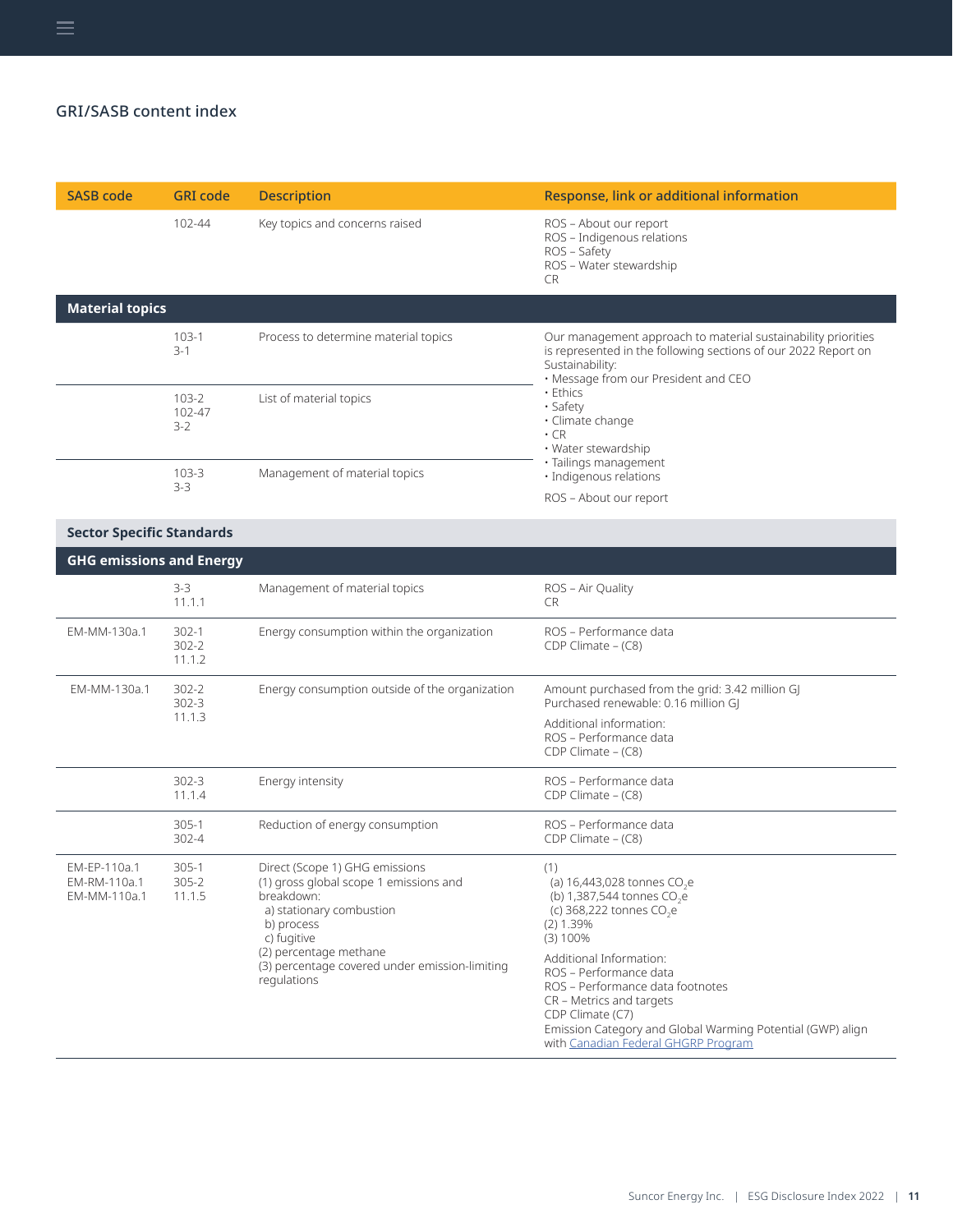| <b>SASB code</b>                             | <b>GRI</b> code                  | <b>Description</b>                                                                                                                                                                                                                                             | Response, link or additional information                                                                                                                                                                                                                                                                                    |
|----------------------------------------------|----------------------------------|----------------------------------------------------------------------------------------------------------------------------------------------------------------------------------------------------------------------------------------------------------------|-----------------------------------------------------------------------------------------------------------------------------------------------------------------------------------------------------------------------------------------------------------------------------------------------------------------------------|
| EM-EP-110a.2<br>EM-RM-110a.2<br>EM-MM-110a.2 | $305-1$<br>OG6                   | Breakdown of gross global scope 1 emissions:<br>(1) flared hydrocarbons<br>(2) other combustion<br>(3) process emissions<br>(4) other vented emissions<br>(5) fugitive emissions<br>(6) others                                                                 | (1) 501,752 tonnes CO.e<br>(2) 16,443,028 tonnes $CO2e$<br>(3) 1,387,544 tonnes CO <sub>2</sub> e<br>(4) 23,059 tonnes CO <sub>2</sub> e<br>(5) 368,222 tonnes CO <sub>3</sub> e<br>(6) 1,432,770 tonnes $\tilde{CO}_2$ e (mainly on-site transportation)<br>Additional information:<br>ROS - Performance data<br><b>CR</b> |
|                                              | $305 - 2$<br>11.1.6              | Energy indirect (Scope 2) GHG emissions                                                                                                                                                                                                                        | ROS - Performance data<br>ROS - Performance data footnotes<br>CR - Metrics and targets<br>CDP Climate (C7)<br>Emission Category and Global Warming Potential (GWP) align<br>with Canadian Federal GHGRP Program                                                                                                             |
|                                              | $305 - 3$<br>11.1.7              | Other indirect (Scope 3) GHG emissions                                                                                                                                                                                                                         | ROS - Performance data<br>ROS - Performance data footnotes<br>CR - Metrics and targets<br>CDP Climate (C7)<br>Emission Category and Global Warming Potential (GWP) align<br>with Canadian Federal GHGRP Program                                                                                                             |
|                                              | 305-4<br>11.1.8                  | GHG emissions intensity                                                                                                                                                                                                                                        | ROS - Performance data<br>CR - Metrics and targets<br>CDP Climate (C7)                                                                                                                                                                                                                                                      |
| EM-EP-110a.3<br>EM-RM-110a.2<br>EM-MM-110a.2 | $305 - 5$                        | Discussion of long-term and short-term strategy<br>or plan to manage scope 1 emissions, emissions<br>reduction targets, and an analysis of performance<br>against those targets                                                                                | <b>ROS</b><br>CR<br>CDP Climate (C7)                                                                                                                                                                                                                                                                                        |
|                                              |                                  | Climate adaptation, resilience, and transition                                                                                                                                                                                                                 |                                                                                                                                                                                                                                                                                                                             |
|                                              | $301 - 2$<br>$201 - 2$<br>11.2.2 | Financial implications and other risks and<br>opportunities due to climate change                                                                                                                                                                              | CR<br>CDP Climate (C2, C9.2)                                                                                                                                                                                                                                                                                                |
|                                              | $305 - 5$<br>11.2.3              | Reduction of GHG emissions                                                                                                                                                                                                                                     | CR – Metrics and targets                                                                                                                                                                                                                                                                                                    |
|                                              | 11.2.4                           | Describe the organizations approach to public<br>policy development and lobbying on climate<br>change                                                                                                                                                          | CR - Governance and risk management<br>suncor.com                                                                                                                                                                                                                                                                           |
| <b>Air emissions</b>                         | $3-3$<br>11.22.1                 | Describe the organization's stance on significant<br>issues that are the focus of its participation in<br>public policy development and lobbying; and<br>any differences between these positions and its<br>stated policies, goals, or other public positions. | <b>CR</b><br>suncor.com                                                                                                                                                                                                                                                                                                     |
| EM-EP-120a.1<br>EM-RM-120a.1<br>EM-MM-120a.1 | 305-7<br>11.3.2                  | Air emissions profile:<br>$(1)$ SO <sub>2</sub><br>(2) NO <sub>v</sub><br>$(3)$ VOC<br>$(4)$ PM <sub>10</sub><br>(5) H, 5                                                                                                                                      | ROS - Performance data<br>ROS - Air quality<br>Canadian National Pollutant Release Inventory (NPRI)<br>US Toxic Release Inventory                                                                                                                                                                                           |
| EM-RM-120a.2                                 |                                  | Number of refineries in or near areas of dense<br>populations                                                                                                                                                                                                  | Suncor operates four refineries in Edmonton, Alta., Sarnia,<br>Ont., Montreal, Que. and Commerce City, Colo. (USA).<br>Additional information:<br>suncor.com                                                                                                                                                                |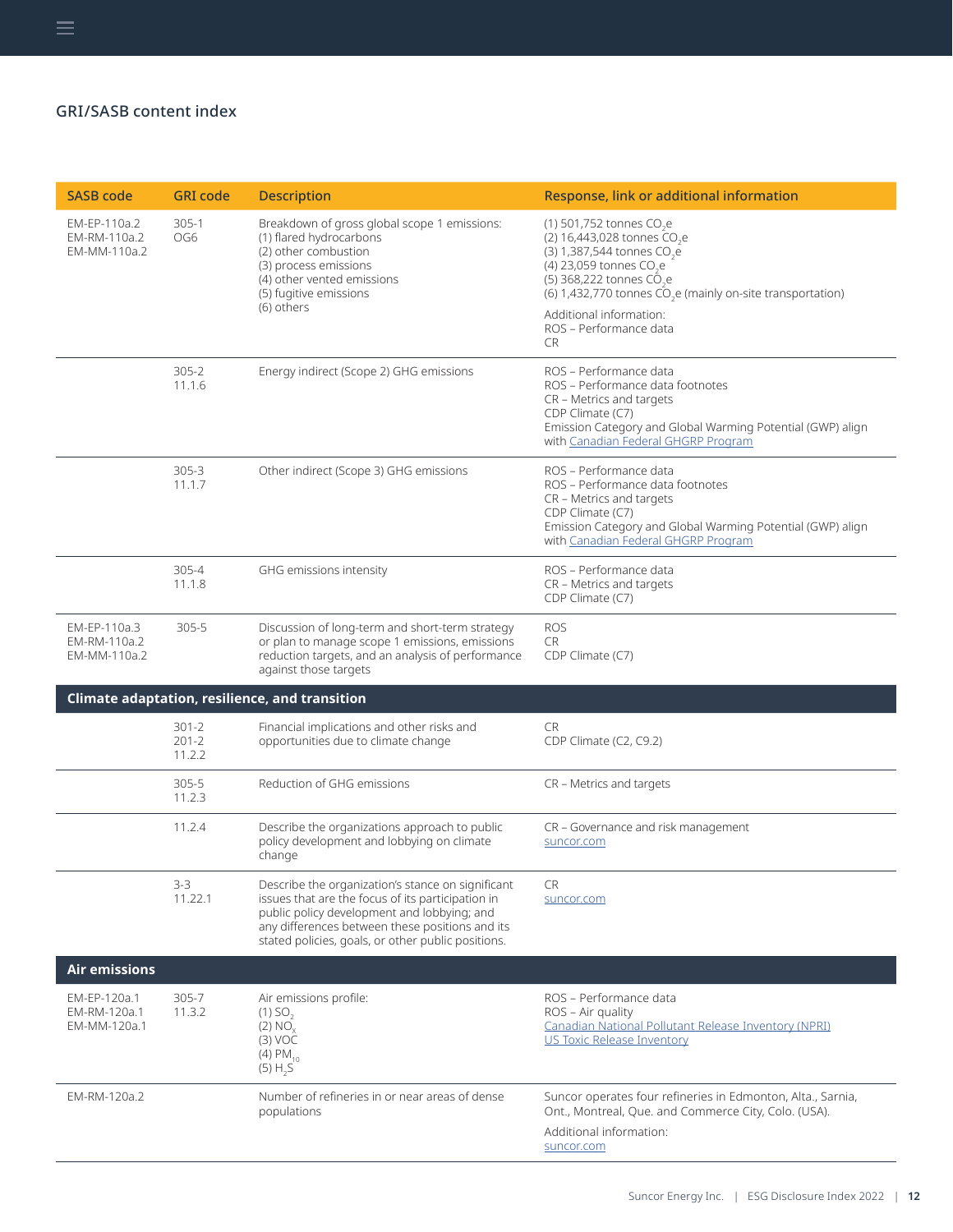| <b>SASB</b> code             | <b>GRI</b> code        | <b>Description</b>                                                                                                                              | Response, link or additional information                                                                                                                                                                                                                                                                                                                                                                                                                                                                                                                                                                                                                                                                                                                                                                                                                                                                                              |
|------------------------------|------------------------|-------------------------------------------------------------------------------------------------------------------------------------------------|---------------------------------------------------------------------------------------------------------------------------------------------------------------------------------------------------------------------------------------------------------------------------------------------------------------------------------------------------------------------------------------------------------------------------------------------------------------------------------------------------------------------------------------------------------------------------------------------------------------------------------------------------------------------------------------------------------------------------------------------------------------------------------------------------------------------------------------------------------------------------------------------------------------------------------------|
| <b>Biodiversity</b>          |                        |                                                                                                                                                 |                                                                                                                                                                                                                                                                                                                                                                                                                                                                                                                                                                                                                                                                                                                                                                                                                                                                                                                                       |
|                              | $3-3$<br>11.4.1        | Policies and Commitments to no net loss and<br>application of the mitigation hierarchy                                                          | As a Mining Association of Canada member, Suncor<br>understands the commitment to conservation of biodiversity<br>included within the Towards Sustainable Mining (TSM)<br>Guiding Principles. Further, the TSM Mining and Biodiversity<br>Conservation Framework describes the corporate commitment<br>for biodiversity conservation and the associated agreed upon<br>commitments including working with key communities of<br>interest to develop and implement responsible policies and<br>practices to apply the Mitigation Hierarchy to avoid, minimize,<br>restore and offset significant adverse biodiversity effects.                                                                                                                                                                                                                                                                                                         |
|                              |                        |                                                                                                                                                 | Suncor readily incorporates this approach throughout the<br>lifecycle of its projects, up to and including the construction of<br>a no-net loss lake to compensate for the changes to fish habitat<br>that will happen as a result of the Fort Hills mine development.                                                                                                                                                                                                                                                                                                                                                                                                                                                                                                                                                                                                                                                                |
|                              |                        |                                                                                                                                                 | Additional information:<br>ROS - Biodiversity<br>ROS - Land and reclamation                                                                                                                                                                                                                                                                                                                                                                                                                                                                                                                                                                                                                                                                                                                                                                                                                                                           |
| EM-EP-160a.3<br>EM-MM-160a.3 | $304-1$<br>11.4.2      | Operational sites owned, leased, managed in, or<br>adjacent to, protected areas and areas of high<br>biodiversity value outside protected areas | Our oil sands comprise 97.2% of the total hydrocarbon<br>reserves we hold in FY 2021. Approximately 50% of Suncor's oil<br>sands lease areas in Northern Alb, are within or near caribou<br>range boundaries as identified within the Recovery Strategy for<br>the Woodland Caribou, Boreal population (Rangifer tarandus<br>caribou), in Canada (2012). This determination and includes<br>two assumptions:<br>1. Although boreal caribou range does not strictly meet the<br>considerations described for areas of protected conservation<br>status or endangered species habitat, they should be<br>considered here based on the boreal population of woodland<br>caribou being listed as threatened under Canada's Species at<br>Risk Act (SARA).<br>2. Proven and probable reserves are distributed evenly across oil<br>sands lease holdings determined to be within or near surface<br>expression of caribou range boundaries. |
|                              | 304-2<br>11.4.3        | Significant impacts of activities, products, and<br>services on biodiversity                                                                    | ROS - Performance data<br>ROS - Biodiversity<br>ROS - Land and reclamation                                                                                                                                                                                                                                                                                                                                                                                                                                                                                                                                                                                                                                                                                                                                                                                                                                                            |
|                              | 304-3<br>11.4.4        | Habitats protected or restored                                                                                                                  | ROS - Land and reclamation<br>ROS - Biodiversity<br>ROS - Performance data                                                                                                                                                                                                                                                                                                                                                                                                                                                                                                                                                                                                                                                                                                                                                                                                                                                            |
|                              | 304-4<br>OG4<br>11.4.5 | IUCN Red List species and national conservation<br>list species with habitats in areas affected by<br>operations                                | While there are no endangered or critically endangered IUCN<br>Red List species within our operations, approximately 50% of<br>Suncor's oil sands lease areas in Northern Alb. are within or<br>near caribou range boundaries, a species listed as vulnerable on<br>the IUCN Red List of Threatened Species. Other notable wildlife<br>observations include:                                                                                                                                                                                                                                                                                                                                                                                                                                                                                                                                                                          |
|                              |                        |                                                                                                                                                 | The Canadian Toad, a species that May Be at Risk in Alberta, and<br>between 2015 and 2021, five Species at Risk birds documented<br>from reclaimed habitats on Suncor's Base Lease: Barn Swallow,<br>Canada Warbler, Evening Grosbeak, Olive-sided Flycatcher, and<br>Rusty Blackbird; and three Species at Risk birds using reclaimed<br>habitats on the Fort Hills Lease: Canada Warbler, Olive-sided<br>Flycatcher, and Common Nighthawk.                                                                                                                                                                                                                                                                                                                                                                                                                                                                                          |
|                              |                        |                                                                                                                                                 | Additional information:<br>ROS - Biodiversity<br>ROS - Land and reclamation                                                                                                                                                                                                                                                                                                                                                                                                                                                                                                                                                                                                                                                                                                                                                                                                                                                           |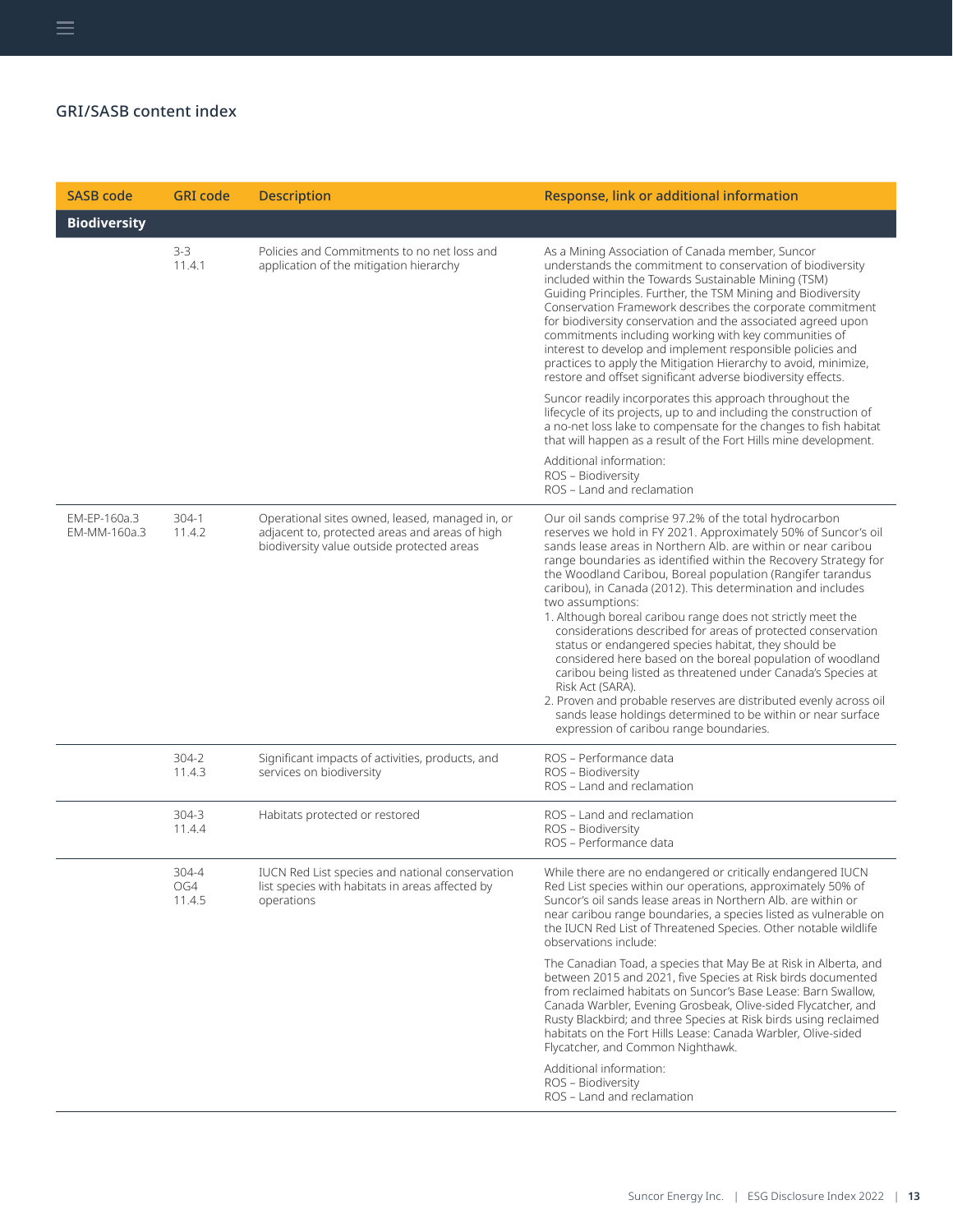| <b>SASB code</b>                             | <b>GRI</b> code             | <b>Description</b>                                                                 | Response, link or additional information                                                                                                                                                                                                                                                                                                                                                                                                        |
|----------------------------------------------|-----------------------------|------------------------------------------------------------------------------------|-------------------------------------------------------------------------------------------------------------------------------------------------------------------------------------------------------------------------------------------------------------------------------------------------------------------------------------------------------------------------------------------------------------------------------------------------|
| EM-EP-160a.1<br>EM-MM-160a.1                 |                             | Description of environmental management<br>policies and practices for active sites | ROS - Risk management<br>ROS - Biodiversity<br><b>Environment, Health and Safety Policy</b>                                                                                                                                                                                                                                                                                                                                                     |
| <b>Waste</b>                                 |                             |                                                                                    |                                                                                                                                                                                                                                                                                                                                                                                                                                                 |
|                                              | 306-1<br>11.5.2             | Waste generation and significant waste-related<br>impacts                          | ROS - Waste management                                                                                                                                                                                                                                                                                                                                                                                                                          |
| EM-RM-150a.1                                 | 306-2<br>11.5.3             | Management of significant waste-related impacts                                    | ROS - Waste management<br>ROS - Supply chain<br>ROS - Performance data                                                                                                                                                                                                                                                                                                                                                                          |
| EM-MM-150a.1<br>EM-RM-150a.1                 | 306-2<br>306-3<br>11.5.4    | Waste generated:<br>Hazardous waste generated<br>Non-hazardous waste generated     | ROS - Performance data<br>ROS - Tailings management                                                                                                                                                                                                                                                                                                                                                                                             |
| EM-RM-150a.1                                 | 306-4<br>11.5.5             | Waste diverted from disposal                                                       | ROS - Performance data<br>ROS - Tailings management                                                                                                                                                                                                                                                                                                                                                                                             |
| EM-RM-150a.1                                 | 306-5<br>11.5.6             | Waste directed to disposal                                                         | ROS - Performance data<br>ROS - Tailings management                                                                                                                                                                                                                                                                                                                                                                                             |
| EM-MM-150a.1                                 |                             | Total weight of tailings waste, percentage<br>recycled                             | ROS - Tailings management                                                                                                                                                                                                                                                                                                                                                                                                                       |
| <b>Water and effluents</b>                   |                             |                                                                                    |                                                                                                                                                                                                                                                                                                                                                                                                                                                 |
|                                              | 303-1<br>11.6.2             | Interactions with water as a shared resource                                       | ROS - Water stewardship<br>ROS - Performance data<br>CDP Water (W1)                                                                                                                                                                                                                                                                                                                                                                             |
|                                              | $303 - 2$<br>11.6.3         | Management of water discharge-related impacts                                      | ROS - Water stewardship<br>ROS - Performance data<br>CDP Water (W1 and W2)                                                                                                                                                                                                                                                                                                                                                                      |
| EM-EP-140a.1<br>EM-RM-140a.1<br>EM-MM-140a.1 | 303-3<br>11.6.4             | Water withdrawal                                                                   | ROS - Water stewardship<br>ROS - Performance data<br>CDP Water (W1)                                                                                                                                                                                                                                                                                                                                                                             |
| EM-EP-140a.2                                 | 306-1<br>303-4<br>11.6.5    | Water discharge                                                                    | Produced water for our in situ sites can be found within the<br>2022 sustainability performance data document.<br>Oil sands operations are not permitted to release process-<br>affected water to the environment. The only water discharged<br>includes treated domestic wastewater and diverted rain or snow<br>melt which are regulated for quality as per each site's licensed<br>government operating approval.<br>Additional information: |
|                                              |                             |                                                                                    | ROS - Water stewardship<br>ROS - Performance data<br>CDP Water (W1)                                                                                                                                                                                                                                                                                                                                                                             |
| EM-EP-140a.1<br>EM-RM-140a.1<br>EM-MM-140a.1 | 303-5<br>11.6.6             | Water consumption                                                                  | ROS - Water stewardship<br>ROS - Performance data<br>CDP Water (W1)                                                                                                                                                                                                                                                                                                                                                                             |
|                                              | $303 - 3$<br>303-4<br>303-5 | Percentage recycled                                                                | We calculate site-specific average annual water recycling rate.<br>Additional information:<br>ROS - Water stewardship<br>ROS - Performance data<br>CDP Water<br>2022 sustainability performance data document                                                                                                                                                                                                                                   |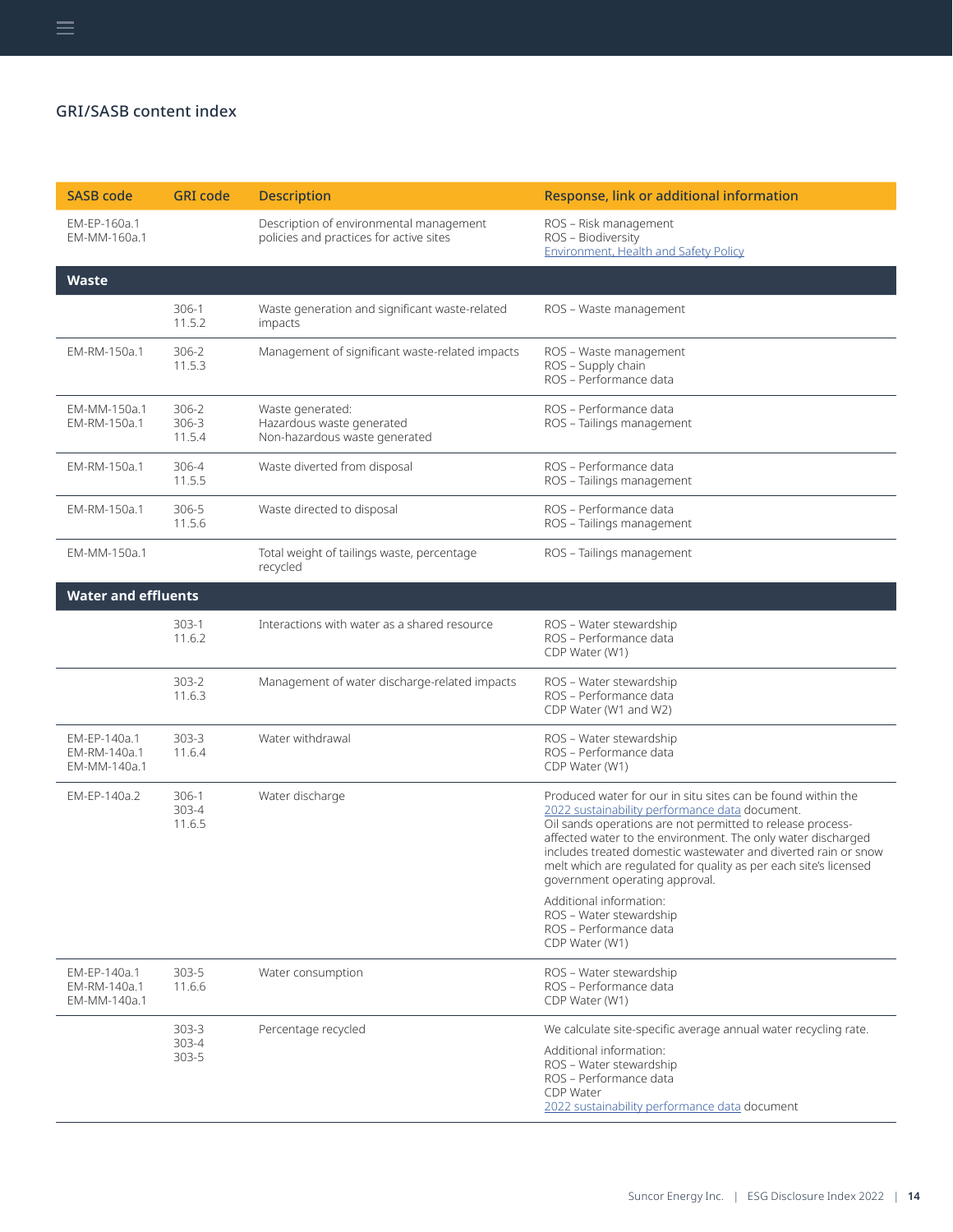$\equiv$ 

| <b>SASB code</b>             | <b>GRI</b> code                     | <b>Description</b>                                                                                            | Response, link or additional information                                                       |
|------------------------------|-------------------------------------|---------------------------------------------------------------------------------------------------------------|------------------------------------------------------------------------------------------------|
|                              | $303 - 3$<br>$303 - 4$<br>$303 - 5$ | Percentage of each in regions with high or<br>extremely high baseline water                                   | We do not currently operate in water-stressed areas.                                           |
|                              |                                     |                                                                                                               | Additional information:<br>ROS - Water stewardship<br>ROS – Performance data<br>CDP Water (W1) |
| FM-MM-140a.2<br>EM-RM-140a.2 |                                     | Number of incidents of non-compliance<br>associated with water quality permits, standards,<br>and regulations | CDP Water (W2)<br>ROS – Performance data                                                       |
|                              | 306-5                               | Water bodies affected by water discharges and/<br>or runoff                                                   | CDP Water (W2)<br>ROS - Water stewardship<br>ROS - Tailings management                         |

#### **Closure and rehabilitation**

Any operation changes will be made aware to all stakeholders and the public through multiple communication streams. Suncor is committed to surface reclamation and remediation of lands affected by its operations. The Government of Alberta's Mine Financial Security Plan (MFSP) accounts for the environmental liability associated with the suspension, abandonment, remediation and surface reclamation of oil sands mines and plant sites. The MFSP requires a base amount of security for each project. Suncor has provided this security in the form of letters of credit and is in compliance with the MFSP.

Additional Information:

AIF – (p. 59)

| Asset integrity and critical indecent management |                     |                                                                                                                                                                                                                                              |                                                                                                                                                                                                                                                                                                                                                                                     |
|--------------------------------------------------|---------------------|----------------------------------------------------------------------------------------------------------------------------------------------------------------------------------------------------------------------------------------------|-------------------------------------------------------------------------------------------------------------------------------------------------------------------------------------------------------------------------------------------------------------------------------------------------------------------------------------------------------------------------------------|
| EM-MD-540a.1<br>EM-EP-160a.2<br>EM-MM-160a.4     | $306 - 3$<br>11.8.2 | Significant spills                                                                                                                                                                                                                           | 0 significant spills; Significant spills reflect unplanned or<br>accidental release of material whose impact off property takes<br>longer than 7 months to remediate, or on property one year<br>or more to remediate or reclaim. These could be into the<br>environment or into a location that does not usually contain the<br>material, as specified by geographical regulation. |
|                                                  |                     |                                                                                                                                                                                                                                              | Additional information:<br>ROS - Performance data<br>ROS - Environmental incidents                                                                                                                                                                                                                                                                                                  |
| EM-EP-540a.1<br>FM-RM-540a.1                     | OG13<br>11.8.3      | Tier 1 and 2 processes safety events                                                                                                                                                                                                         | ROS - Safety<br>ROS – Performance data                                                                                                                                                                                                                                                                                                                                              |
|                                                  | 11.8.4              | List of organizations tailing facilities and<br>management actions                                                                                                                                                                           | Please see the Investor Mining and Tailings Safety Initiative<br>Disclosure table which was a snapshot of our tailings in 2019<br>and will be updated in 2022.                                                                                                                                                                                                                      |
|                                                  |                     |                                                                                                                                                                                                                                              | Additional Information:<br>ROS - Tailings management<br>AIF - Industry Conditions (p. 57)                                                                                                                                                                                                                                                                                           |
| <b>Occupational health and safety</b>            |                     |                                                                                                                                                                                                                                              |                                                                                                                                                                                                                                                                                                                                                                                     |
| EM-EP-320a.1<br>EM-RM-320a.1<br>EM-MM-320a.1     | 403-9               | (1) total recordable incident rate (TRIR)<br>(2) fatality rate<br>(3) near miss frequency rate<br>(4) average hours of health, safety, and<br>emergency response training for (a) full-time (b)<br>contract, and (c) short-service employees | Information regarding Health and Safety performance can be<br>found in the following sections:<br>ROS - Health and Safety<br>ROS – Performance data<br>2022 sustainability performance data document                                                                                                                                                                                |
| EM-EP-320a.2<br>EM-RM-320a.2                     | 403-4<br>11.9.2     | Occupational health and safety management<br>system                                                                                                                                                                                          | ROS - Safety<br>Suncor's Journey to Zero<br><b>Environment, Health and Safety Policy</b>                                                                                                                                                                                                                                                                                            |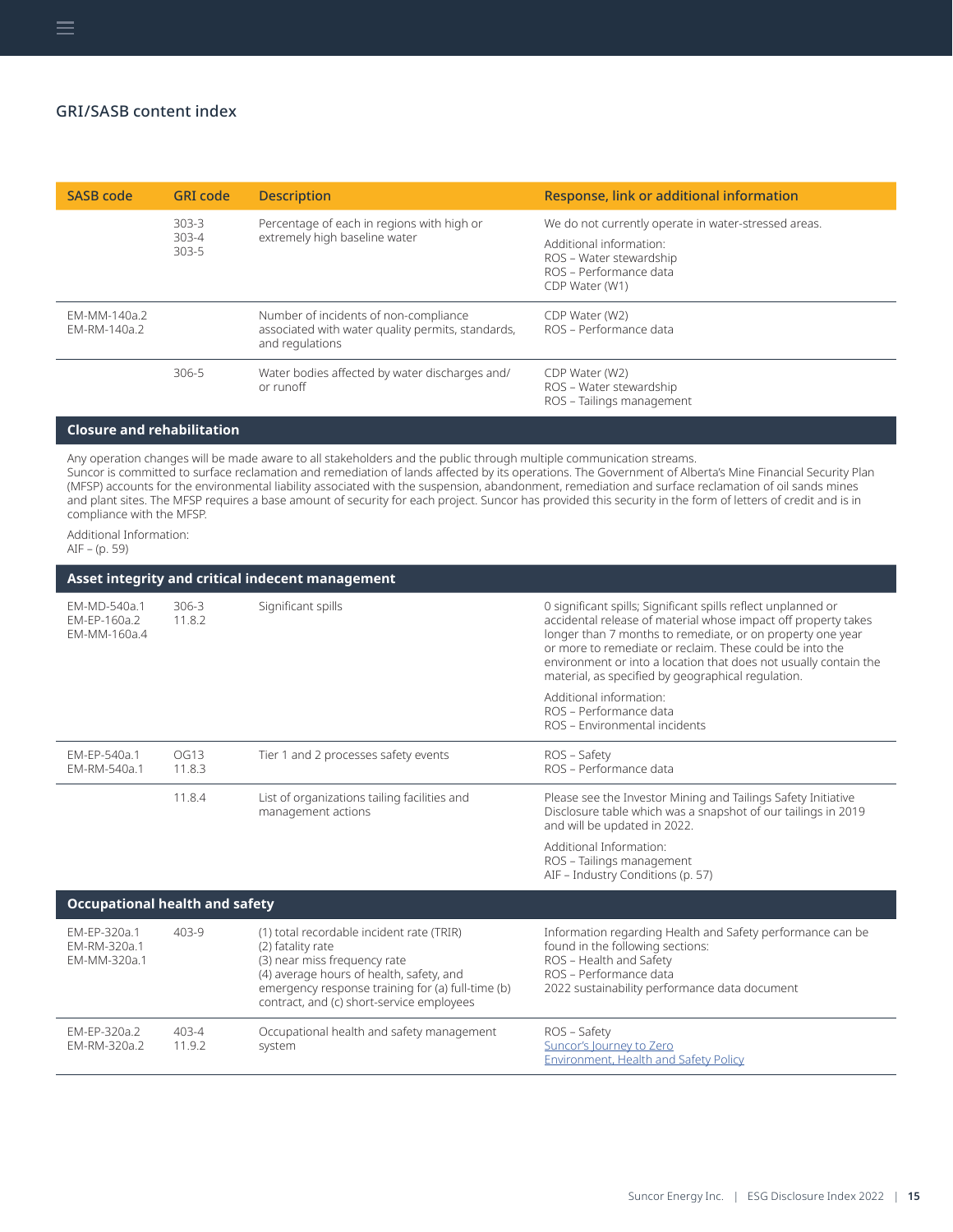| <b>SASB code</b>                             | <b>GRI</b> code                       | <b>Description</b>                                                                                                  | Response, link or additional information                                                                                                                                                                                                                                                                                                                                                  |
|----------------------------------------------|---------------------------------------|---------------------------------------------------------------------------------------------------------------------|-------------------------------------------------------------------------------------------------------------------------------------------------------------------------------------------------------------------------------------------------------------------------------------------------------------------------------------------------------------------------------------------|
|                                              | 403-2<br>403-3<br>11.9.3<br>11.9.4    | Hazard identification, risk assessment, and<br>incident investigation                                               | Our Environment, Health and Safety documents contain relevant<br>policies, standards, procedures, work practices, rules, manuals<br>and other documents that may be applicable to work performed<br>by contractors at specific Suncor Energy work sites.                                                                                                                                  |
|                                              |                                       |                                                                                                                     | Suncor Hazard Control documents are on Avetta.com. Prior<br>to, and periodically while, working with Suncor Energy, it is the<br>responsibility of the contractors to return to this site to ensure<br>that they are in compliance with the latest version of Suncor's<br>EHS documents and requirements.                                                                                 |
|                                              |                                       |                                                                                                                     | Additional Information:<br>ROS - Safety<br><b>Supplier Code of Conduct</b><br>Environmental, health and Safety documents                                                                                                                                                                                                                                                                  |
|                                              | 403-111.9.5                           | Worker participation, consultation, and<br>communication on occupational health and safety                          | Suncor's workforce at Oil Sands, In Situ, Exploration &<br>Production, and Refining and Logistics that include operations<br>are represented in formal joint management worker health and<br>safety committees. These committees address health and safety<br>concerns and provide guidance on required next steps.                                                                       |
|                                              |                                       |                                                                                                                     | Additional information:<br>ROS - Safety                                                                                                                                                                                                                                                                                                                                                   |
| EM-EP-320a.1<br>EM-RM-320a.1<br>EM-MM-320a.1 | 403-5<br>11.9.6                       | Worker training on occupational health and<br>safety                                                                | ROS - Workforce<br>ROS – Safety                                                                                                                                                                                                                                                                                                                                                           |
|                                              | 403-6<br>11.9.7                       | Promotion of worker health                                                                                          | ROS – Safety                                                                                                                                                                                                                                                                                                                                                                              |
|                                              | 403-7<br>11.9.8                       | Prevention and mitigation of occupational health<br>and safety impacts directly linked by business<br>relationships | New and existing contractor, supplier or carrier need to<br>understand Suncor's codes and policies, accounting process<br>and receive orientation training. Prior to, and periodically<br>while, working with Suncor Energy, it is the responsibility of the<br>contractors to ensure that they are in compliance with the latest<br>version of Suncor's EH&S documents and requirements. |
|                                              |                                       |                                                                                                                     | Suncor's suppliers are required to comply with Suncor's policies,<br>procedures and criteria including, but not limited to, meeting<br>Suncor's insurance requirements, drug and alcohol policy and<br>environmental, health and safety (EH&S) criteria.                                                                                                                                  |
|                                              |                                       |                                                                                                                     | Additional information:<br>ROS - Supply chain<br>suncor.com<br>The Way We Do Business<br><b>Environment, Health and Safety Policy</b>                                                                                                                                                                                                                                                     |
|                                              | 403-8<br>11.9.9                       | Workers covered by an occupational health and<br>safety management system                                           | All employees and contractors are covered by our occupational<br>health and safety management system.<br>Additional information:                                                                                                                                                                                                                                                          |
|                                              |                                       |                                                                                                                     | ROS - Safety<br>suncor.com                                                                                                                                                                                                                                                                                                                                                                |
| EM-EP-320a.1<br>EM-RM-320a.1<br>EM-MM-320a.1 | 403-9<br>403-10<br>11.9.10<br>11.9.11 | Work-related injuries and ill health                                                                                | ROS – Safety<br>ROS - Performance data                                                                                                                                                                                                                                                                                                                                                    |
| <b>Employment practices</b>                  |                                       |                                                                                                                     |                                                                                                                                                                                                                                                                                                                                                                                           |
|                                              | $401 - 1$<br>11.10.2                  | New employee hires and employee turnover                                                                            | ROS - Performance data                                                                                                                                                                                                                                                                                                                                                                    |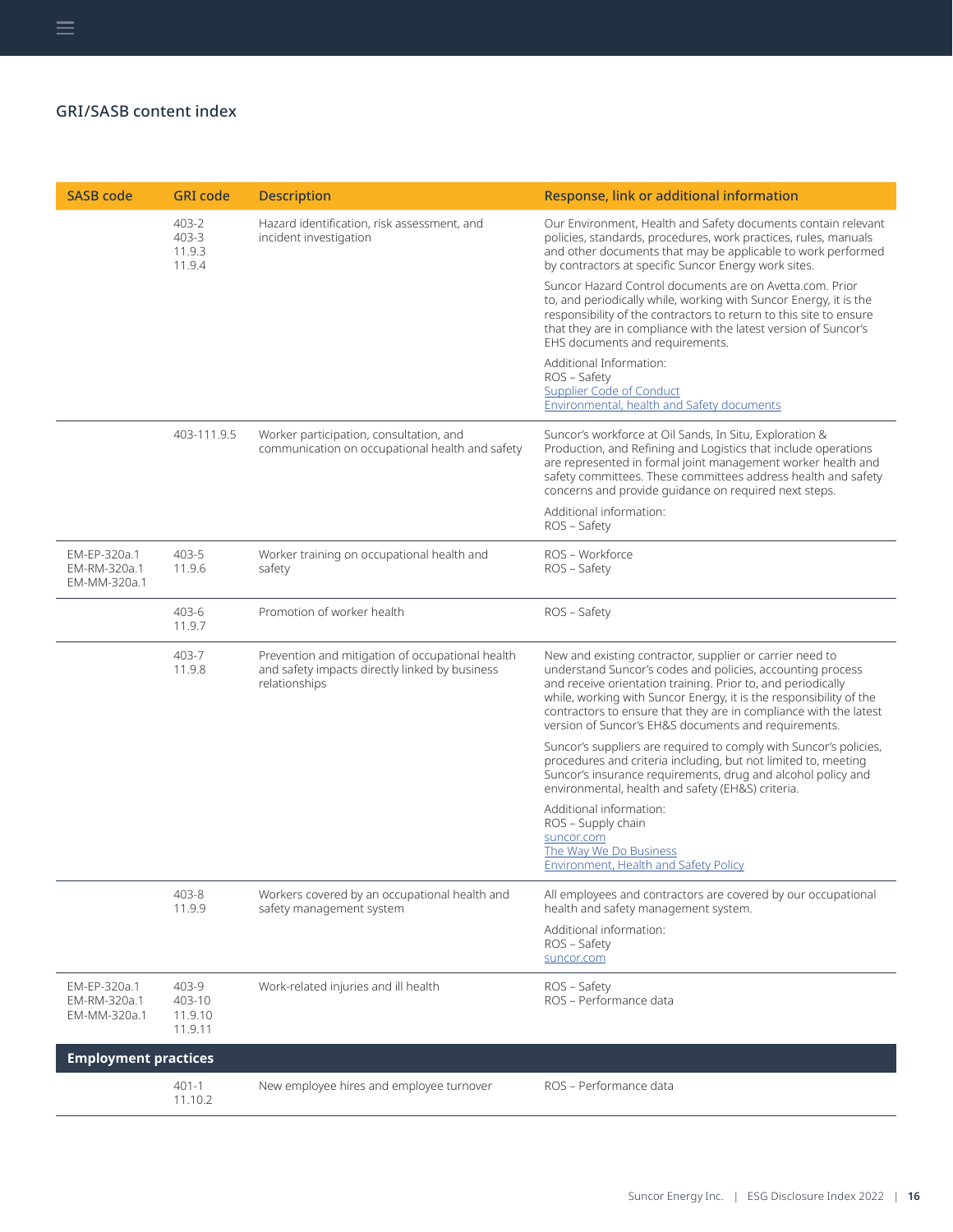| <b>SASB code</b> | <b>GRI</b> code                 | <b>Description</b>                                                           | Response, link or additional information                                                                                                                                                                                                                                                                                                                                 |
|------------------|---------------------------------|------------------------------------------------------------------------------|--------------------------------------------------------------------------------------------------------------------------------------------------------------------------------------------------------------------------------------------------------------------------------------------------------------------------------------------------------------------------|
|                  | $401 - 3$<br>11.10.4<br>11.11.3 | Parental leave                                                               | As of 2020, we introduced a Parental Leave Top-up Plan for<br>Canadian employees that supports families of all types. Open<br>to birth and adoptive parents, of all genders, the plan enables<br>gender equity and career development for women, while also<br>helping all employees find a balance that works best for their<br>career and family.                      |
|                  |                                 |                                                                              | Additional information:<br>ROS - Inclusion and diversity<br>ROS - Workforce<br><b>Equal Opportunity and Inclusion Policy</b>                                                                                                                                                                                                                                             |
|                  | 402-1<br>11.10.5                | Minimum notice periods regarding operational<br>changes                      | Suncor has internal processes and polices for communicating<br>any changes occurring within the organization that are not<br>externally reported at this time.                                                                                                                                                                                                           |
|                  | 404-1<br>11.10.6                | Average hours of training per year per employee                              | Information on Learning and Development hours can be found<br>in the ROS performance data.                                                                                                                                                                                                                                                                               |
|                  | 11.11.4                         |                                                                              | Additional information:<br>ROS - Performance data                                                                                                                                                                                                                                                                                                                        |
|                  | 404-2<br>11.10.7                | Programs for upgrading employee skills and<br>transition assistance programs | We offer ongoing instructor- and self-led training on a wide-<br>variety of topics driven by our value of life-long learning. This<br>includes training specific to a role to support company-wide<br>programs and for personal development.                                                                                                                             |
|                  |                                 |                                                                              | Additional Information:<br>ROS - Workforce                                                                                                                                                                                                                                                                                                                               |
|                  | $414-1$<br>11.10.8              | New suppliers that were screened using social<br>criteria                    | Our Supply Chain Qualify and Select Supplier process follows the<br>pre-qualification process and helps inform purchasing decisions.<br>There was just under 400 new suppliers that were screened<br>using our criteria in 2021.                                                                                                                                         |
|                  |                                 |                                                                              | Suncor's suppliers are required to comply with Suncor's policies,<br>procedures and criteria including, but not limited to, meeting<br>Suncor's insurance requirements, drug and alcohol policy<br>and environmental, health and safety (EH&S) criteria. During<br>your pre-qualification process we will provide you with more<br>information about these requirements. |
|                  |                                 |                                                                              | Additional information:<br>ROS - Supply chain<br>suncor.com                                                                                                                                                                                                                                                                                                              |
|                  | 414-2<br>11.10.9                | Negative social impacts in the supply chain and<br>actions taken             | Not externally reported at this time.                                                                                                                                                                                                                                                                                                                                    |
|                  | 201-3                           | Defined benefit plan obligations and other<br>retirement plans               | AR - (pp. 95, 123-126)                                                                                                                                                                                                                                                                                                                                                   |
|                  |                                 | Non-discrimination and equal opportunity                                     |                                                                                                                                                                                                                                                                                                                                                                          |
|                  | $202 - 2$<br>11.11.2<br>11.14.3 | Proportion of senior management hired from<br>local community                | Not measured at this time but the majority of our senior<br>management is hired from the local community.                                                                                                                                                                                                                                                                |
|                  | 405-1<br>11.11.5                | Diversity of governance bodies and employees                                 | ROS - Inclusion and diversity<br>ROS - Performance data<br>ROS - Corporate governance<br>MPC – Schedule B – Inclusion and Diversity (pp. B-4 to B-6)                                                                                                                                                                                                                     |
|                  | $405 - 2$<br>11.11.6            | Ratio of basic salary and remuneration                                       | ROS - Performance data                                                                                                                                                                                                                                                                                                                                                   |
|                  | 406-1<br>11.11.7                | Incidents of discrimination and corrective actions<br>taken                  | ROS - Ethics                                                                                                                                                                                                                                                                                                                                                             |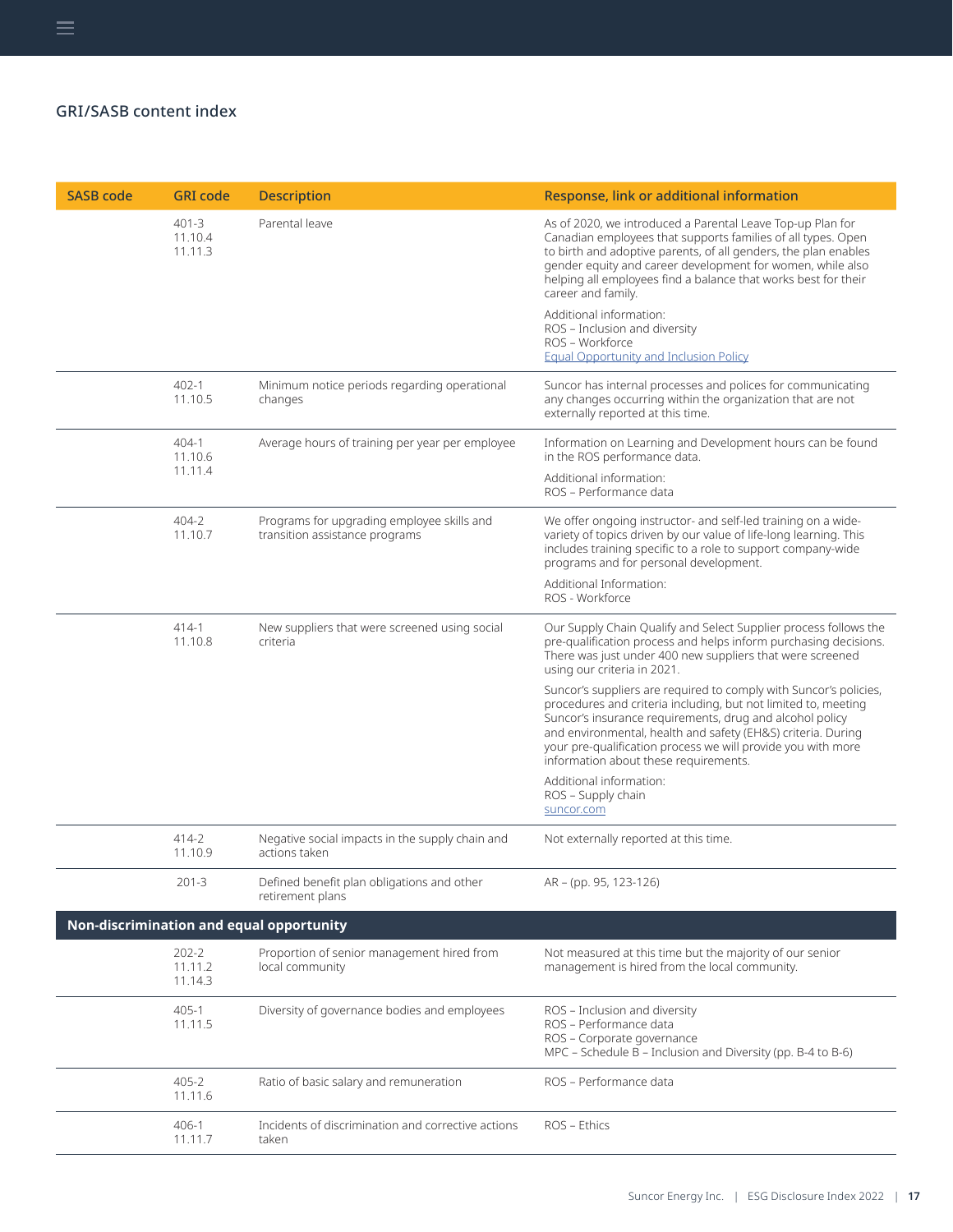| <b>SASB code</b>                       | <b>GRI</b> code               | <b>Description</b>                                                                                                                                                          | Response, link or additional information                                                                                                                                                                                                                                                                              |
|----------------------------------------|-------------------------------|-----------------------------------------------------------------------------------------------------------------------------------------------------------------------------|-----------------------------------------------------------------------------------------------------------------------------------------------------------------------------------------------------------------------------------------------------------------------------------------------------------------------|
| <b>Forced labor and modern slavery</b> |                               |                                                                                                                                                                             |                                                                                                                                                                                                                                                                                                                       |
|                                        | 414-1<br>11.12.3              | New suppliers that were screened using social<br>criteria                                                                                                                   | Our Supply Chain Qualify and Select Supplier process follows the<br>pre-qualification process and helps inform purchasing decisions.<br>There was just under 400 new suppliers that were screened<br>using our criteria in 2021.<br>Additional information:<br>ROS - Supply Chain                                     |
| <b>Economic impacts</b>                |                               |                                                                                                                                                                             |                                                                                                                                                                                                                                                                                                                       |
|                                        | $201 - 1$<br>11.14.2          | Direct economic value generated and distributed                                                                                                                             | ROS - Performance data<br><b>AR</b>                                                                                                                                                                                                                                                                                   |
|                                        | $203-1$<br>11.14.4            | Infrastructure investments and services<br>supported                                                                                                                        | ROS - Community investment<br>ROS - Supply chain<br>ROS - Indigenous relations<br>AR                                                                                                                                                                                                                                  |
|                                        | 203-2<br>11.14.5              | Significant indirect economic impacts                                                                                                                                       | ROS - Community investment<br>ROS - Supply chain<br>ROS - Indigenous relations<br><b>AR</b>                                                                                                                                                                                                                           |
|                                        | $204-1$<br>11.14.6            | Proportion of spending on local supplier                                                                                                                                    | ROS - Community investment<br>ROS - Supply chain<br>AR                                                                                                                                                                                                                                                                |
| <b>Local communities</b>               |                               |                                                                                                                                                                             |                                                                                                                                                                                                                                                                                                                       |
|                                        | $3-3$<br>$411 - 1$<br>11.15.1 | Describe the approach to identifying stakeholders<br>within local communities and to engaging with<br>them.<br>Describe the approach to engaging with<br>vulnerable groups. | Suncor had 104 meetings engagements (mandated and<br>non-mandated) specific to our Consultation and Relationship<br>Framework agreements with Indigenous communities in 2021.<br>Additional information:<br>ROS - Indigenous relations<br>Stakeholder relations policy<br><b>Canadian Aboriginal Relations Policy</b> |
|                                        |                               |                                                                                                                                                                             | suncor.com                                                                                                                                                                                                                                                                                                            |
| EM-EP-210b.1<br>EM-MM-210b.1           | $413 - 1$<br>11.15.2          | Operations with local community engagement,<br>impact assessments, and development programs                                                                                 | ROS - Indigenous relations                                                                                                                                                                                                                                                                                            |
|                                        | 413-2<br>11.15.3              | Operations with significant actual and potential<br>negative impacts on local communities                                                                                   | ROS - Indigenous relations<br>ROS - Air quality<br>suncor.com                                                                                                                                                                                                                                                         |
|                                        | $411 - 1$<br>11.15.4          | Grievances from the local community                                                                                                                                         | Suncor reports the number and theme of all concerns raised<br>through Suncor's Integrity Hotline, including those of local<br>communities.                                                                                                                                                                            |
|                                        |                               |                                                                                                                                                                             | Additional information:<br>ROS - Ethics<br>Human rights policy                                                                                                                                                                                                                                                        |
| <b>Land and resource rights</b>        |                               |                                                                                                                                                                             |                                                                                                                                                                                                                                                                                                                       |
|                                        | $3-3$<br>11.16.1              | Describe the approach to engaging with affected<br>vulnerable groups.                                                                                                       | ROS - Indigenous relations<br>ROS - Inclusion and diversity                                                                                                                                                                                                                                                           |
|                                        | 11.16.2                       | Locations which caused involuntary resettlement                                                                                                                             | Not applicable, Suncor has never had to involuntarily resettle<br>any communities.                                                                                                                                                                                                                                    |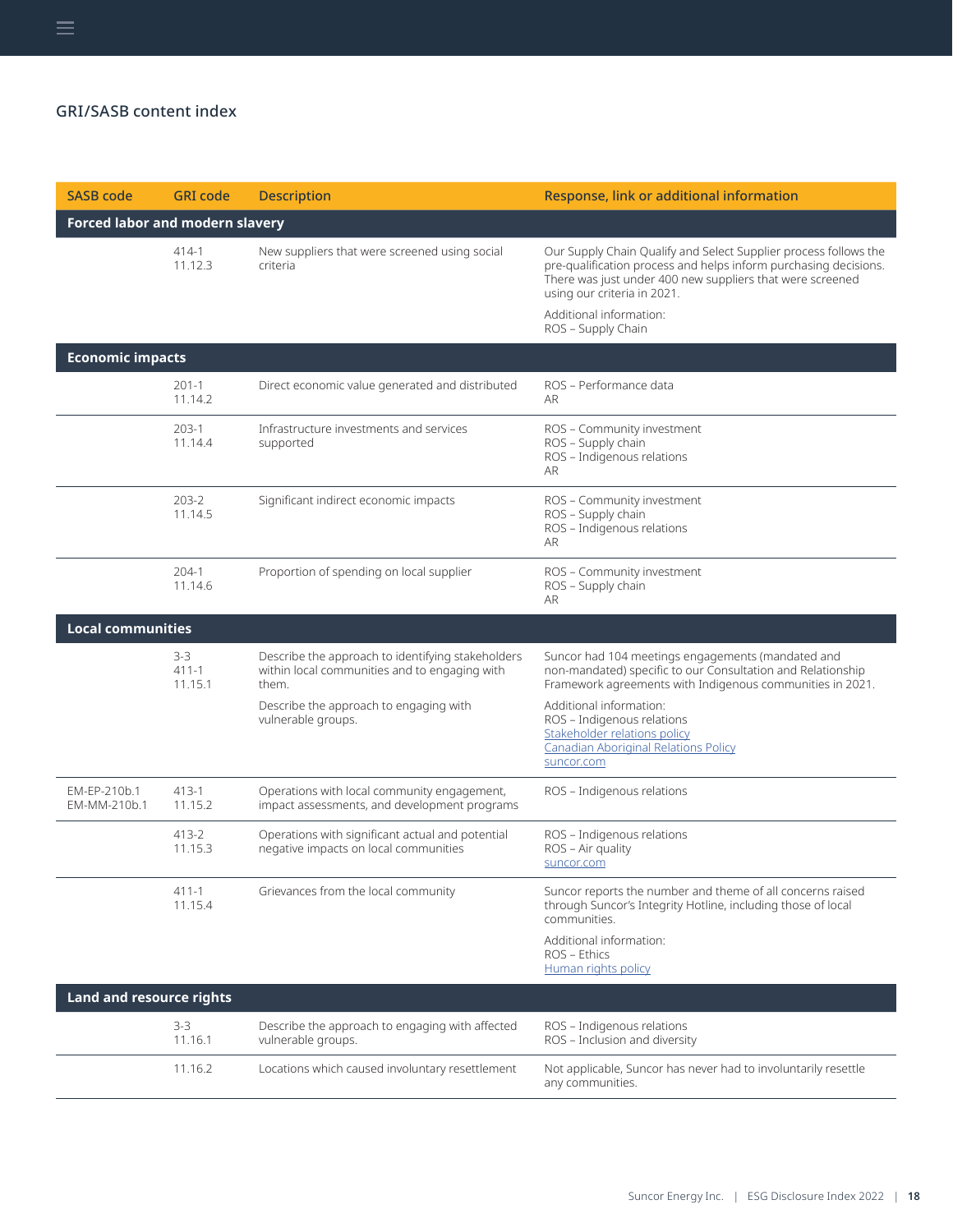| <b>SASB code</b>                    | <b>GRI</b> code  | <b>Description</b>                                                                                                                                                                                                     | Response, link or additional information                                                                                                                                                                                                                                                                                                                                                                                 |
|-------------------------------------|------------------|------------------------------------------------------------------------------------------------------------------------------------------------------------------------------------------------------------------------|--------------------------------------------------------------------------------------------------------------------------------------------------------------------------------------------------------------------------------------------------------------------------------------------------------------------------------------------------------------------------------------------------------------------------|
| <b>Rights of indigenous peoples</b> |                  |                                                                                                                                                                                                                        |                                                                                                                                                                                                                                                                                                                                                                                                                          |
|                                     | $3-3$<br>11.17.1 | Describe the community development programs<br>that are intended to enhance positive impacts<br>for indigenous peoples, including the approach<br>to providing employment, procurement, and<br>training opportunities. | ROS - Indigenous relations<br><b>Canadian Aboriginal Relations Policy</b>                                                                                                                                                                                                                                                                                                                                                |
| EM-EP-210a.3<br>EM-MM-210a.3        | 411-1<br>11.17.2 | Incidents of violation involving rights of<br>Indigenous peoples                                                                                                                                                       | In 2021, Suncor did not have any formal grievances reported<br>regarding incidents of violations involving Indigenous Peoples.<br>Suncor works with Indigenous communities to address issues<br>and concerns related to the environmental and social impacts<br>associated with our operations.                                                                                                                          |
|                                     |                  |                                                                                                                                                                                                                        | Additional information:<br>ROS - Indigenous relations<br>ROS - Human rights<br><b>Canadian Aboriginal Relations Policy</b><br>Human rights policy                                                                                                                                                                                                                                                                        |
|                                     | 11.17.3          | Locations where indigenous peoples are present<br>or affected                                                                                                                                                          | suncor.com<br>ROS - Governance                                                                                                                                                                                                                                                                                                                                                                                           |
|                                     | 11.17.4          | Is the organization seeking free, prior and<br>informed consent                                                                                                                                                        | Suncor seeks to ensure that:<br>• there is no coercion, intimidation, or manipulation<br>· engagement is done in advance of decisions<br>• broad information is shared<br>· and that Suncor receives broad support for its proposed actions.                                                                                                                                                                             |
|                                     |                  |                                                                                                                                                                                                                        | In 2021, Suncor is currently scoring a AAA in our Mining<br>Association of Canada's Towards Sustainable Mining (MAC<br>TSM) performance for the Aboriginal and Community Outreach<br>protocol. The protocol includes four indicators, in which Suncor<br>scores a AAA in each:<br>1. Community of Interest (COI) Identification<br>2. Effective COI Engagement and Dialogue<br>3. COI Response Mechanism<br>4. Reporting |
|                                     |                  |                                                                                                                                                                                                                        | Additional Information:<br>ROS - Indigenous relations<br><b>Canadian Aboriginal Relations Policy</b><br>MAC TSM - Suncor                                                                                                                                                                                                                                                                                                 |
| <b>Conflict and security</b>        |                  |                                                                                                                                                                                                                        |                                                                                                                                                                                                                                                                                                                                                                                                                          |
|                                     | $3-3$<br>11.18.1 | List the locations of operations in areas of conflict<br>and describe the approach to ensuring respect<br>for human rights by public and private security<br>providers                                                 | Suncor is not currently operating any sites in areas of conflict.<br>Additional information:<br><u>Libya</u>                                                                                                                                                                                                                                                                                                             |
|                                     | 410-1<br>11.18.2 | Security personnel trained in human rights<br>policies or procedures                                                                                                                                                   | Our security policies and guidelines should be consistent with<br>international standards, including the Voluntary Principles on<br>Security and Human Rights, and the laws of the jurisdictions in<br>which we operate.                                                                                                                                                                                                 |
|                                     |                  |                                                                                                                                                                                                                        | Additional information:<br>Human rights policy                                                                                                                                                                                                                                                                                                                                                                           |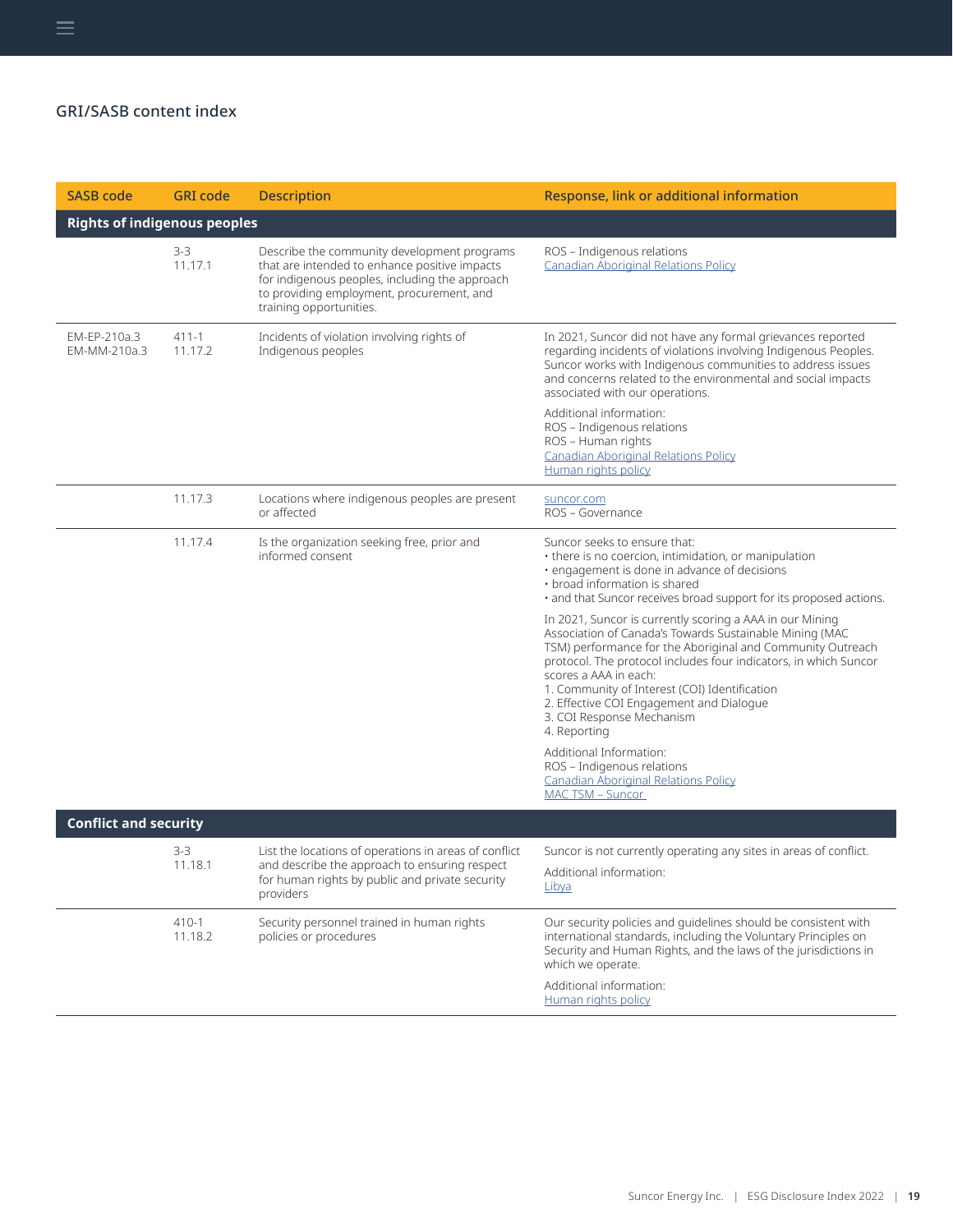| <b>SASB code</b>                  | <b>GRI</b> code             | <b>Description</b>                                                                                                                                                                                                 | Response, link or additional information                                                                                                                                                                                                                                         |
|-----------------------------------|-----------------------------|--------------------------------------------------------------------------------------------------------------------------------------------------------------------------------------------------------------------|----------------------------------------------------------------------------------------------------------------------------------------------------------------------------------------------------------------------------------------------------------------------------------|
| <b>Anti-competitive behaviors</b> |                             |                                                                                                                                                                                                                    |                                                                                                                                                                                                                                                                                  |
| EM-EP-510a.2<br>EM-MM-510a.1      | 206-1<br>11.19.2<br>11.20.3 | Legal actions for anti-competitive behavior, anti-<br>trust, and monopoly practices                                                                                                                                | <b>Standards of Business Conduct</b><br><b>Supplier Code of Conduct</b><br>Prevention of Improper Payments policy guidance & standard<br>1 legal action for alleged anti-competitive behavior related to                                                                         |
|                                   |                             |                                                                                                                                                                                                                    | gasoline sales in British Columbia, action was subsequently<br>dismissed.                                                                                                                                                                                                        |
|                                   |                             |                                                                                                                                                                                                                    | Suncor's business code of conduct provides that Suncor<br>shall in the conduct of its business (a) avoid all practices and<br>activities that are a violation of any provision of competition<br>law, and (b) support and encourage the maintenance of a<br>competitive economy. |
| Anti-corruption                   |                             |                                                                                                                                                                                                                    |                                                                                                                                                                                                                                                                                  |
|                                   | $3-3$<br>11.20.1            | Describe how potential impacts of corruption<br>or risks of corruption are managed in the<br>organization's supply chain.<br>Describe the whistleblowing and other<br>mechanisms in place for individuals to raise | Suncor conducts due diligence on suppliers located in high<br>corruption risk jurisdictions and has a comprehensive anti-<br>corruption compliance program in place that involves training,<br>risk assessments, due diligence and robust contractual<br>covenants.              |
|                                   |                             | concerns about corruption.                                                                                                                                                                                         | Individuals can confidentially raise concerns through Suncor's<br>Integrity Hotline, available 24/7 to employees, contractors and<br>the public. All reports are taken seriously and investigated by<br>our Corporate Security or Human Resources teams.                         |
|                                   |                             |                                                                                                                                                                                                                    | Additional information:<br><b>Standards of Business Conduct</b><br><b>Supplier Code of Conduct</b><br>Prevention of Improper Payments policy quidance & standard                                                                                                                 |
|                                   | $205-1$<br>11.20.2          | Operations assessed for risks related to<br>corruption                                                                                                                                                             | <b>Standards of Business Conduct</b><br>AIF (pp. 72-73)                                                                                                                                                                                                                          |
|                                   | $205 - 3$<br>11.20.4        | Confirmed incidents of corruption and actions<br>taken                                                                                                                                                             | ROS - Ethics                                                                                                                                                                                                                                                                     |
|                                   | 11.20.5                     | Approach to contract transparency                                                                                                                                                                                  | suncor.com                                                                                                                                                                                                                                                                       |
|                                   | 11.20.6                     | List the organizations beneficial owners                                                                                                                                                                           | suncor.com                                                                                                                                                                                                                                                                       |
| EM-EP-510a.2<br>EM-MM-510a.1      | $205 - 2$                   | Description of the management system for<br>prevention of corruption and bribery throughout<br>the value chain                                                                                                     | ROS - Risk management<br><b>Standards of Business Conduct</b><br><b>Supplier Code of Conduct</b><br>Prevention of Improper Payments policy guidance & standard                                                                                                                   |
| <b>Payments to governments</b>    |                             |                                                                                                                                                                                                                    |                                                                                                                                                                                                                                                                                  |
|                                   | $201 - 1$<br>11.21.2        | Direct economic value generated and distributed                                                                                                                                                                    | AR                                                                                                                                                                                                                                                                               |
|                                   | $201 - 4$<br>11.21.3        | Financial assistance received from government                                                                                                                                                                      | Federal (Canada) and provincial government funding is publicly<br>reported and available through the Office of the Commissioner<br>of Lobbying of Canada.                                                                                                                        |
|                                   |                             |                                                                                                                                                                                                                    | Additional information:<br>ROS - About our report<br>ROS - Performance data                                                                                                                                                                                                      |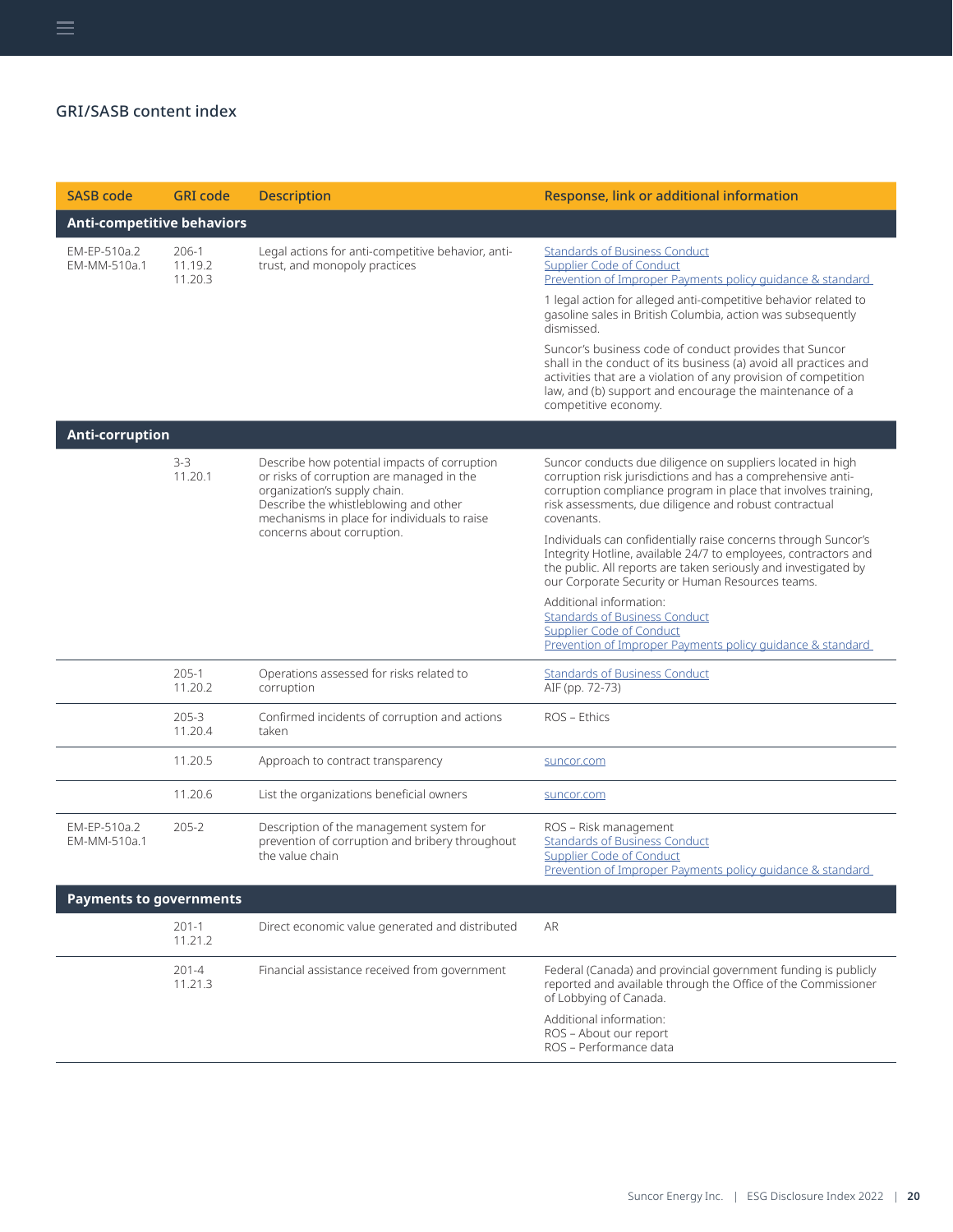| <b>SASB code</b> | <b>GRI</b> code      | <b>Description</b>                                                  | Response, link or additional information                                                                                                                                     |
|------------------|----------------------|---------------------------------------------------------------------|------------------------------------------------------------------------------------------------------------------------------------------------------------------------------|
|                  | $207-1$<br>11.21.4   | Approach to tax                                                     | Suncor has our 2022 United Kingdom (UK) Tax Strategy publicly<br>available. Suncor's corporate wide Tax Strategy is not externally<br>available at this time.                |
|                  |                      |                                                                     | The Audit Committee reviews Suncor's policies and practices<br>with respect to taxation.                                                                                     |
|                  |                      |                                                                     | Additional Information:<br>2022 United Kingdom (UK) Tax Strategy<br>MPC - Audit Committee, (pp. B-11 to B-12)                                                                |
|                  | $207 - 2$<br>11.21.5 | Tax governance, control and risk management                         | MPC - Alister Cowan, Chief Financial Officer, (p. 41)<br>MPC - Audit Committee, (pp. B-11 to B-12)<br>AIF (pp. 49-51)<br><b>Accounting, Reporting and Business Control</b>   |
|                  | $207 - 3$<br>11.21.6 | Stakeholder engagement and management of<br>concerns related to tax | MPC - Audit Committee, (pp. B-11 to B-12)<br>MPC - Financial Risks, (p. 69)<br>MPC - Environmental Regulations, (pp. 51-55)<br>AIF - Royalties and Income Taxes, (pp. 50-51) |
|                  | $207 - 4$<br>11.21.7 | Country-by-country reporting                                        | <b>AR</b><br><b>ESTMA</b>                                                                                                                                                    |
|                  | 11.21.8              | Disclose information if oil and gas is purchases<br>from the state  | Not applicable, Suncor does not purchase from the state.                                                                                                                     |
|                  | $415 - 1$<br>11.22.2 | <b>Political Contributions</b>                                      | As of June 1, 2016, Suncor no longer makes political<br>contributions as a matter of policy.                                                                                 |
|                  |                      |                                                                     | ROS - Performance data                                                                                                                                                       |

| <b>Oil and Gas Specific Metrics</b> |           |                                                                                                                                                                                               |                                                                                                                                                                                        |
|-------------------------------------|-----------|-----------------------------------------------------------------------------------------------------------------------------------------------------------------------------------------------|----------------------------------------------------------------------------------------------------------------------------------------------------------------------------------------|
|                                     | $102 - 6$ | Markets Served                                                                                                                                                                                | suncor.com                                                                                                                                                                             |
|                                     | $102 - 7$ | Scale of organization                                                                                                                                                                         | suncor.com<br>ROS – Performance data<br>AR (p. 3)                                                                                                                                      |
| EM-EP-420a.3                        |           | Amount invested in renewable energy, revenue<br>generated by renewable energy sales                                                                                                           | In 2021, Suncor was able to generate about 22,688 credits, with<br>an approximate value of \$900 thousand CAD generated.                                                               |
|                                     |           |                                                                                                                                                                                               | These figures reflect Suncor's tracking of Emission Performance<br>Credits (EPCs) across its enterprise, and the subsequent value<br>brought forth through GHG-offset related revenue. |
|                                     |           |                                                                                                                                                                                               | Additional information:<br>CR.                                                                                                                                                         |
| FM-FP-420a.4                        |           | Discussion of how price and demand for<br>hydrocarbons and/or climate regulation<br>influences the capital expenditure strategy for<br>exploration, acquisition, and development of<br>assets | <b>CR</b>                                                                                                                                                                              |
| EM-MD-540a.1                        |           | Number of reportable pipeline incidents,<br>percentage significant                                                                                                                            | 0 reportable; 0% significant                                                                                                                                                           |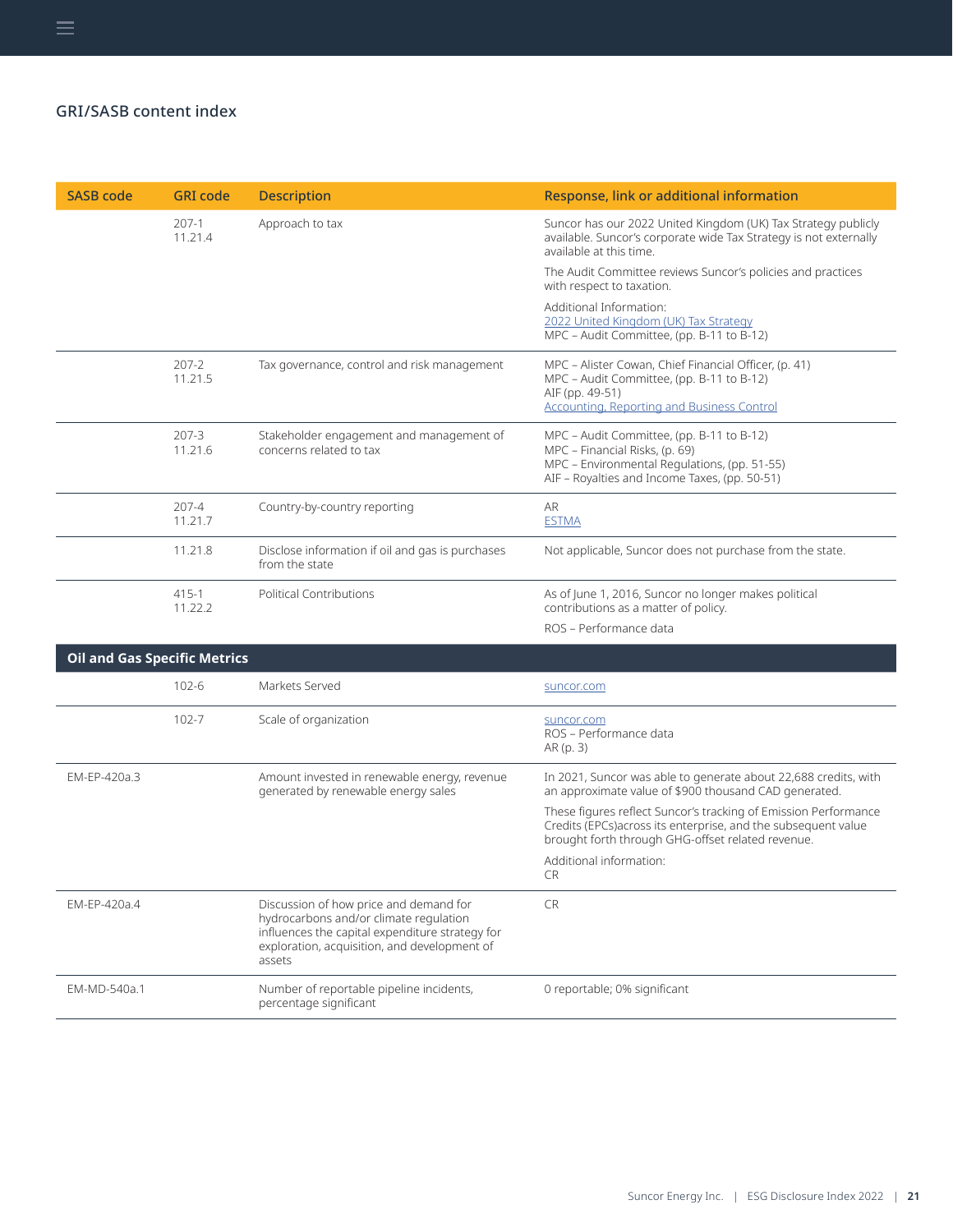| <b>SASB code</b> | <b>GRI</b> code | <b>Description</b>                                                                       | Response, link or additional information                                                                                                                                                                                                                                                                                                                                                                                                                                                                                                                                                                                                                   |
|------------------|-----------------|------------------------------------------------------------------------------------------|------------------------------------------------------------------------------------------------------------------------------------------------------------------------------------------------------------------------------------------------------------------------------------------------------------------------------------------------------------------------------------------------------------------------------------------------------------------------------------------------------------------------------------------------------------------------------------------------------------------------------------------------------------|
| EM-MD-540a.2     |                 | Percentage of<br>(1) natural gas and (2) hazardous liquid pipelines<br>inspected         | (1)0%<br>$(2)$ 54%<br>Suncor's licensed pipelines in Alberta comply with strict integrity<br>practices in accordance with Alberta Energy Regulator (AER)<br>and the Canadian Standards Association national standard<br>(CSAZ662 - Oil and Gas Pipeline Systems). As part of its Integrity<br>Management Program, Suncor completes extensive inspections<br>on its pipelines on a regular basis to ensure safe and reliable<br>operation.<br>These inspections include aerial patrols, water crossing and<br>slope monitoring, in-line inspections for corrosion and other<br>anomalies and pipe excavations for examination and repair<br>when necessary. |
| EM-EP-000.A      | OG1             | Production of:<br>$(1)$ oil<br>(2) natural gas<br>(3) synthetic oil<br>(4) synthetic gas | ROS - Performance data<br>AR.                                                                                                                                                                                                                                                                                                                                                                                                                                                                                                                                                                                                                              |
| EM-EP-000.B      |                 | Number of offshore sites                                                                 | suncor.com<br>AR (pp. 20-24)                                                                                                                                                                                                                                                                                                                                                                                                                                                                                                                                                                                                                               |
| EM-EP-000.C      |                 | Number of terrestrial sites                                                              | suncor.com<br>AR (pp. 20-24)                                                                                                                                                                                                                                                                                                                                                                                                                                                                                                                                                                                                                               |
| EM-RM-000.A      |                 | Refining throughput of crude oil and other<br>feedstocks                                 | ROS - Performance data                                                                                                                                                                                                                                                                                                                                                                                                                                                                                                                                                                                                                                     |
| EM-RM-000.B      |                 | Refining operating capacity                                                              | Suncor operates four refineries. Operating capacities are in<br>barrels per day:<br>· Edmonton, Alberta: 146,000<br>· Montreal, Quebec: 137,000<br>· Commerce City, Colorado: 98,000<br>· Sarnia, Ontario: 85,000                                                                                                                                                                                                                                                                                                                                                                                                                                          |
|                  | OG <sub>3</sub> | Renewable energy generation                                                              | ROS - Performance data                                                                                                                                                                                                                                                                                                                                                                                                                                                                                                                                                                                                                                     |
|                  | OG5             | Formation or produced water                                                              | ROS - Performance data                                                                                                                                                                                                                                                                                                                                                                                                                                                                                                                                                                                                                                     |
|                  | OG7             | Drilling waste                                                                           | ROS - Performance data                                                                                                                                                                                                                                                                                                                                                                                                                                                                                                                                                                                                                                     |
|                  | OG8             | Fuel content                                                                             | ROS - Performance data                                                                                                                                                                                                                                                                                                                                                                                                                                                                                                                                                                                                                                     |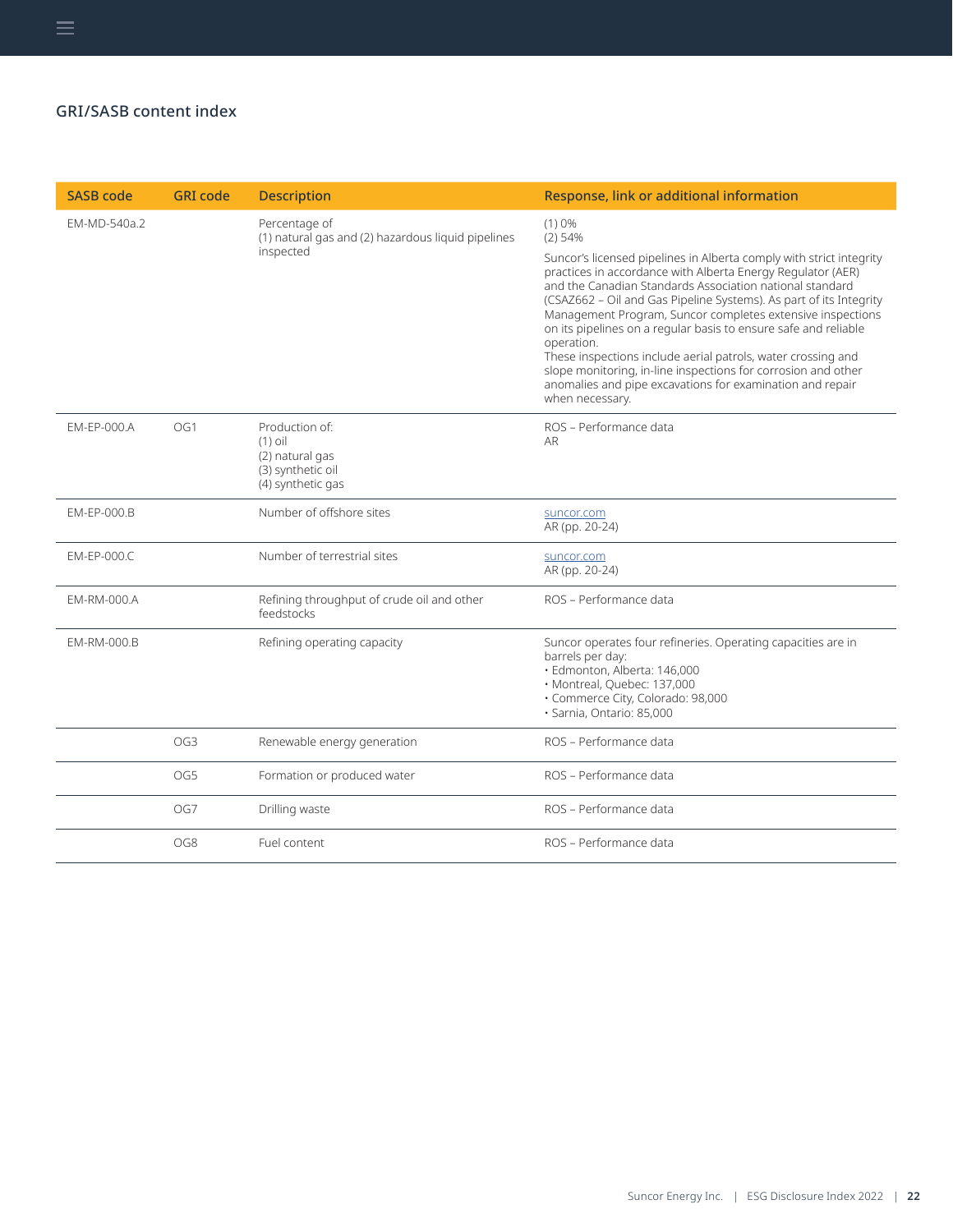# TCFD concordance table

<span id="page-22-0"></span> $\equiv$ 

The information in the disclosure table below provides the location of TCFD-aligned information and recommendations, fully or in part, within the [Climate Report](https://www.suncor.com/-/media/147BC3DF3E98469895D6C6D3081E13C6.pdf).

| <b>TCFD recommendation</b>                                                                                                              |                                                                                                                                                                  | <b>Climate Report section</b>                                                                                               |  |
|-----------------------------------------------------------------------------------------------------------------------------------------|------------------------------------------------------------------------------------------------------------------------------------------------------------------|-----------------------------------------------------------------------------------------------------------------------------|--|
| Governance                                                                                                                              |                                                                                                                                                                  |                                                                                                                             |  |
| Disclose the organization's<br>governance around climate-<br>related risks and opportunities.                                           | Describe the board's oversight of climate-related<br>risks and opportunities.                                                                                    | • Climate governance<br>• Risk management                                                                                   |  |
|                                                                                                                                         | Describe management's role in assessing and<br>managing climate-related risks and opportunities.                                                                 | <b>Management Proxy Circular</b>                                                                                            |  |
| <b>Strategy</b>                                                                                                                         |                                                                                                                                                                  |                                                                                                                             |  |
| Disclose the actual and potential<br>impacts of climate-related<br>risks and opportunities on the<br>organization's business, strategy, | Describe the climate-related risks and<br>opportunities the organization has identified over<br>the short-, medium-, and long-term.                              | • Suncor's purpose, strategy and objectives<br>• Reduce emissions in our base business<br>• Expand low emissions businesses |  |
| and financial planning where<br>such information is material.                                                                           | Describe the impact of climate-related risks and<br>opportunities on the organization's businesses,<br>strategy, and financial planning.                         | • Work with others to reduce emissions<br>• Risk management<br>• Annual Information Form                                    |  |
|                                                                                                                                         | Describe the resilience of the organization's<br>strategy, taking into consideration different climate-<br>related scenarios, including a 2°C or lower scenario. |                                                                                                                             |  |
| <b>Risk management</b>                                                                                                                  |                                                                                                                                                                  |                                                                                                                             |  |
| Disclose how the organization<br>identifies, assesses, and manages<br>climate-related risks.                                            | Describe the organization's processes for<br>identifying and assessing climate-related risks.                                                                    | • Climate governance<br>• Risk management                                                                                   |  |
|                                                                                                                                         | Describe the organization's processes for<br>managing climate-related risks.                                                                                     |                                                                                                                             |  |
|                                                                                                                                         | Describe how processes for identifying, assessing,<br>and managing climate-related risks are integrated<br>into the organization's overall risk management.      |                                                                                                                             |  |
| <b>Metrics and targets</b>                                                                                                              |                                                                                                                                                                  |                                                                                                                             |  |
| Disclose the metrics and targets<br>used to assess and manage<br>relevant climate-related risks<br>and opportunities where such         | Disclose the metrics used by the organization to<br>assess climate-related risks and opportunities in<br>line with its strategy and risk management process.     | • Suncor's purpose, strategy and objectives<br>• Metrics and targets                                                        |  |
| information is material.                                                                                                                | Disclose scope 1, scope 2, and, if appropriate,<br>scope 3 GHG emissions, and the related risks.                                                                 |                                                                                                                             |  |
|                                                                                                                                         | Describe the targets used by the organization to<br>manage climate-related risks and opportunities and<br>performance against targets.                           |                                                                                                                             |  |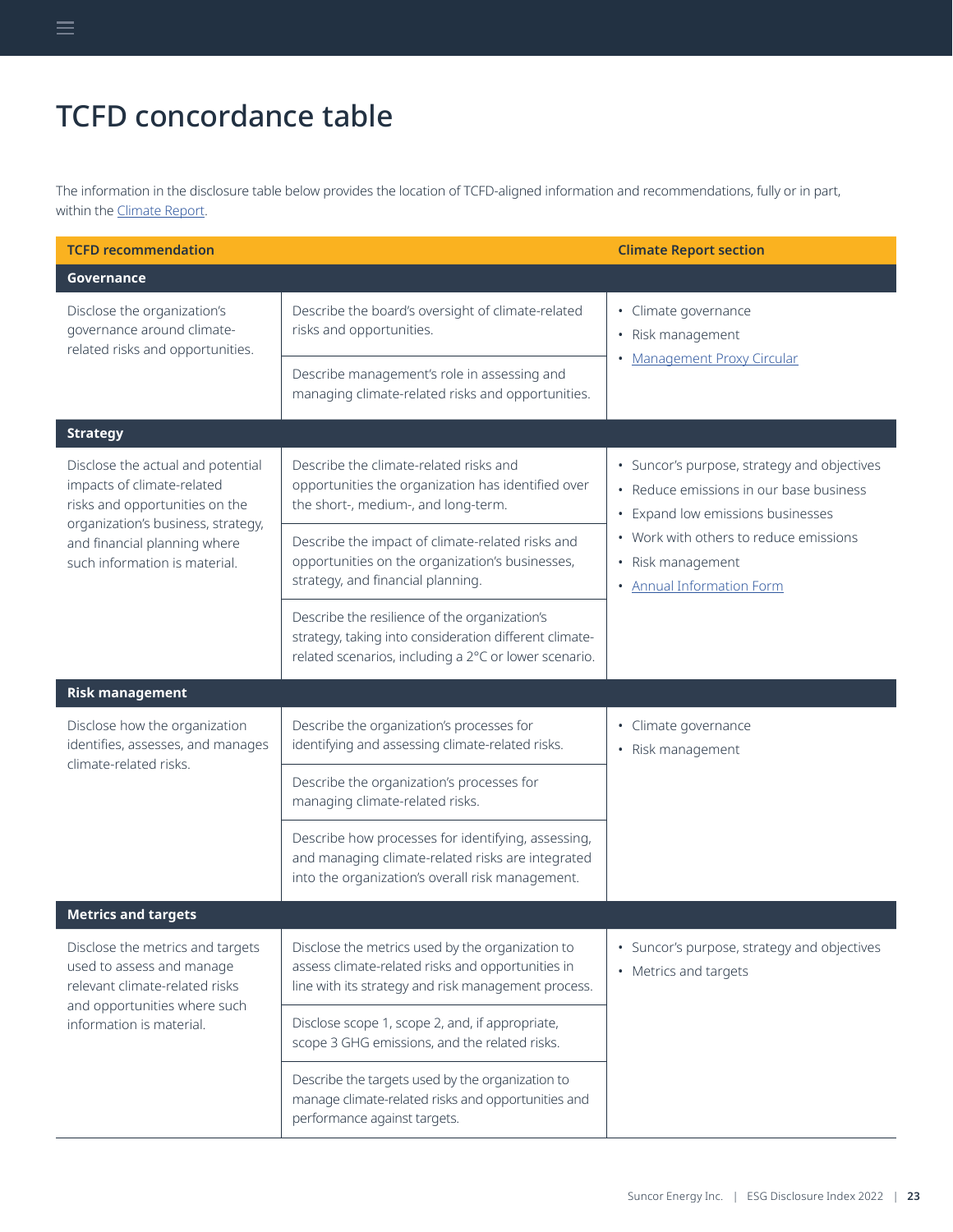# <span id="page-23-0"></span>UN Sustainable Development Goals

Suncor supports the United Nations Sustainable Development Goals (UN SDGs). We believe businesses have a key role to play in implementing these goals.

SDGs define global development priorities for 2030. They address global challenges, including poverty, inequality, climate, environmental degradation, prosperity, peace and justice. They reflect an integrated conversation on sustainability. The objective is for businesses, governments and civil society to co-operate and collaborate on a defined set of targets to drive meaningful change.

Suncor's business activities can affect the SDGs. Our initiatives and activities contribute to all 17 SDGs. Suncor has prioritized specific SDGs and have highlighted our contributions in action:

**Goal 5: Gender Equality** – Achieve gender equality and empower women and girls:

- inclusion and diversity strategies and action plans across the company
- unconscious bias training to provide learning opportunities to eliminate bias and increase cultural competency
- workshops with involvement from employees and leaders across Suncor to ensure employee voices are heard
- a diverse group of employee inclusion networks work together foster a respectful culture and create positive change in our workforce across the company.

**Goal 6: Clean water and sanitation** – Ensure availability and sustainable management of water and sanitation for all:

- partnering with other companies in the Canada's Oil Sands Innovation Alliance (COSIA) to achieve water goals and create technologies and innovative ideas targeting efficiency improvements across the oil and gas industry
- convened under COSIA, Suncor and the WTDC partners, Canadian Natural, Cenovus Energy Inc. (through its subsidiary Husky Oil Operations Ltd.) and CNOOC International developed the \$140 million Water Technology Development Centre, a first-of-its-kind demonstration site for oil sands project partner companies to test water treatment technologies at a commercial scale
- Suncor participates in the Athabasca Watershed Council, a multistakeholder, not-for-profit planning and advisory council that evaluates changes to the Athabasca watershed over time and works to advise on potential policy and management actions
- implementation of water efficiency and treatment programs at our refineries to align with changing regulatory requirements
- Participation in the UN SDG Goal Ambition Accelerator Program where we are assessing how Suncor could align with the

ambition of delivering net positive water impacts by 2050. The program encourages companies to take ambitious action to achieve the SDGs through assessing current performance, identifying risk areas, and exploring new opportunities across business units and functions.

**Goal 7: Affordable and clean energy** – Ensure access to affordable, reliable, sustainable and modern energy for all:

- advancing a portfolio of technologies to lower the carbon intensity of producing bitumen, including carbon capture
- investing in renewable liquid fuels, including the largest ethanol facility in Canada and investments in biofuel technologies
- collaborating with forestry organizations, governments and Alberta Innovates, we are participating in the pilot production of renewable ethanol from woody biomass
- Investing in Enerkem, which manufactures biofuels from mainly municipal wastes as well as producing clean hydrogen and oxygen, partnering with ATCO on early stage design for a world-scale project that would produce 300,000 tonnes of clean hydrogen annually
- designing, manufacturing and testing long-range hydrogen fuel cells truck operating between Edmonton and Calgary for a 18-month pilot project with other partners
- using cogeneration, a carbon-efficient form of baseload power generation at our oil sands facilities, and exporting excess lowcarbon electricity to the Alberta provincial grid
- investing in the Lanzajet biorefinery to produce sustainable aviation fuel from ethanol and other sustainable sources, including wastes and residues.

**Goal 8: Decent work and economic growth** – Promote sustained, inclusive and sustainable economic growth, full and productive employment and decent work for all:

- partnering with companies and organizations such as Evok Innovations, COSIA, and Clean Resource Innovations Network (CRIN) to support the growing ecosystem of entrepreneurship focused on clean energy research and technology solutions
- advancing Suncor's Journey of Reconciliation, previously the social goal, to partner with Indigenous businesses and communities, including:
	- an equity partnership in the East Tank Farm Development with Mikisew Cree First Nation and Fort McKay First Nation in northern Alberta. The East Tank Farm Development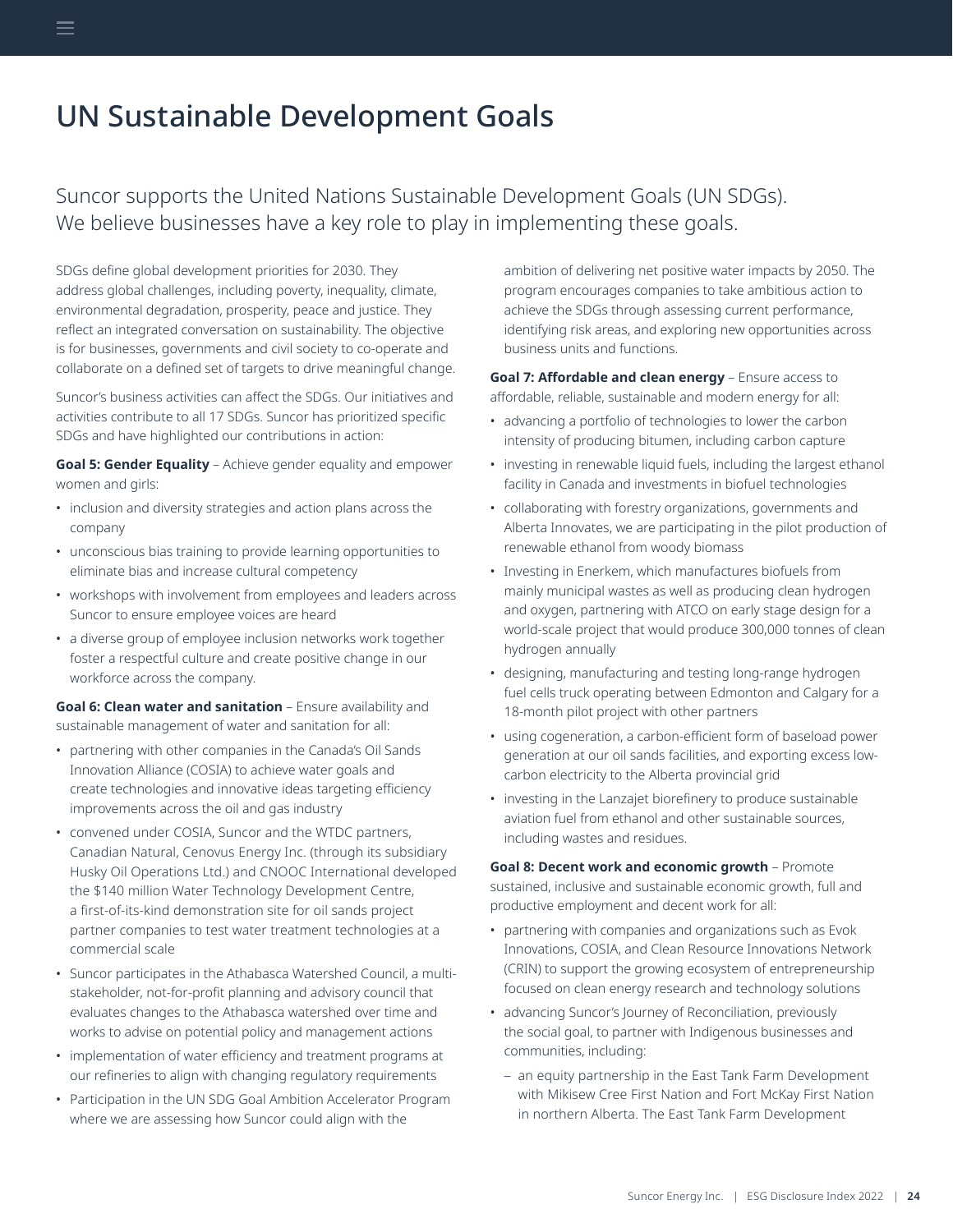#### UN Sustainable Development Goals

agreement was chosen as a best practice example for the Sustainable Development Goals Emerging Practice Guide by the Canadian network of the United Nations Global Compact, Global Compact Network Canada

- an equity partnership in PetroNor, a distributor of petroleum products owned and operated by the James Bay Cree First Nation in Quebec
- partnering with eight Indigenous communities in the Regional Municipality of Wood Buffalo to acquire an equity interest in the Northern Courier Pipeline.

**Goal 9: Industry, innovation and infrastructure** - Build resilient infrastructure, promote inclusive and sustainable industrialization and foster innovation:

- being a founding member of CRIN, an organization which focuses on creating connections for our resource sector, to advance technologies for use in Canada and global markets
- participating in Energy Futures Lab, a multi-stakeholder platform committed to inspiring alignment and connectivity across sectors, while bridging ideas, people and resources in a way that helps refine and develop solutions for our energy future
- making an equity investment in carbon capture technology company Svante to develop technology to capture CO $_{\textrm{\tiny{\it 2}}}$  from heavy-emitting industries like cement, steel, and oil and gas production at a lower cost than current methods.

#### **Goal 12: Responsible consumption and production** – Ensure sustainable consumption and production patterns:

- developing a supply chain sustainability strategy to accelerate progress on the environmental and social impacts of our procurement decisions
- making investments in businesses such as Enerkem, a wasteto-renewable fuels and chemicals technology developer and producer
- partnering in the creation of the Varennes Carbon Recycling facility, which will convert non-recyclable commercial and industrial waste, as well as forestry waste to bio-fuels and renewable chemicals
- operating Canada's first coast-to-coast electric charging network through Petro-Canada™.

**Goal 13: Climate action** – Take urgent action to combat climate change and its impacts:

- actively working to reduce the carbon footprint of our base business while investing in new low-GHG forms of energy, consumer products and services
- collaborating with five other companies in The Oil Sands Pathways Alliance to Net Zero group that has committed to reducing our emissions to net-zero by 2050
- understanding and reporting on carbon risk and resiliency, and being a signatory to the Task Force on Climate-related Financial Disclosures (TCFD)
- partnering with industry to launch the Alberta Carbon Conversion Technology Centre to test carbon capture, and conversion technologies alongside other researchers and innovators. The facility was used for the NRG COSIA Carbon XPRIZE.

Our approach to sustainability continues to contribute directly and indirectly to the UN 2030 agenda. We look for partnership opportunities to deliver change at scale. We are committed to supporting a number of aligned initiatives, including:

- The UN Global Compact's 10 principles. Our commitment to and implementation of the principles are integrated throughout this report.
- The ambition of the Paris Climate Agreement and contributing to development of low-carbon policies, such as the Pan-Canadian Framework on Clean Growth and Climate Change.
- The Truth and Reconciliation Commission's Call to Action for the corporate sector to adopt United Nations Declaration on the Rights of Indigenous Peoples as a reconciliation framework for its relationship with the Indigenous Peoples in Canada.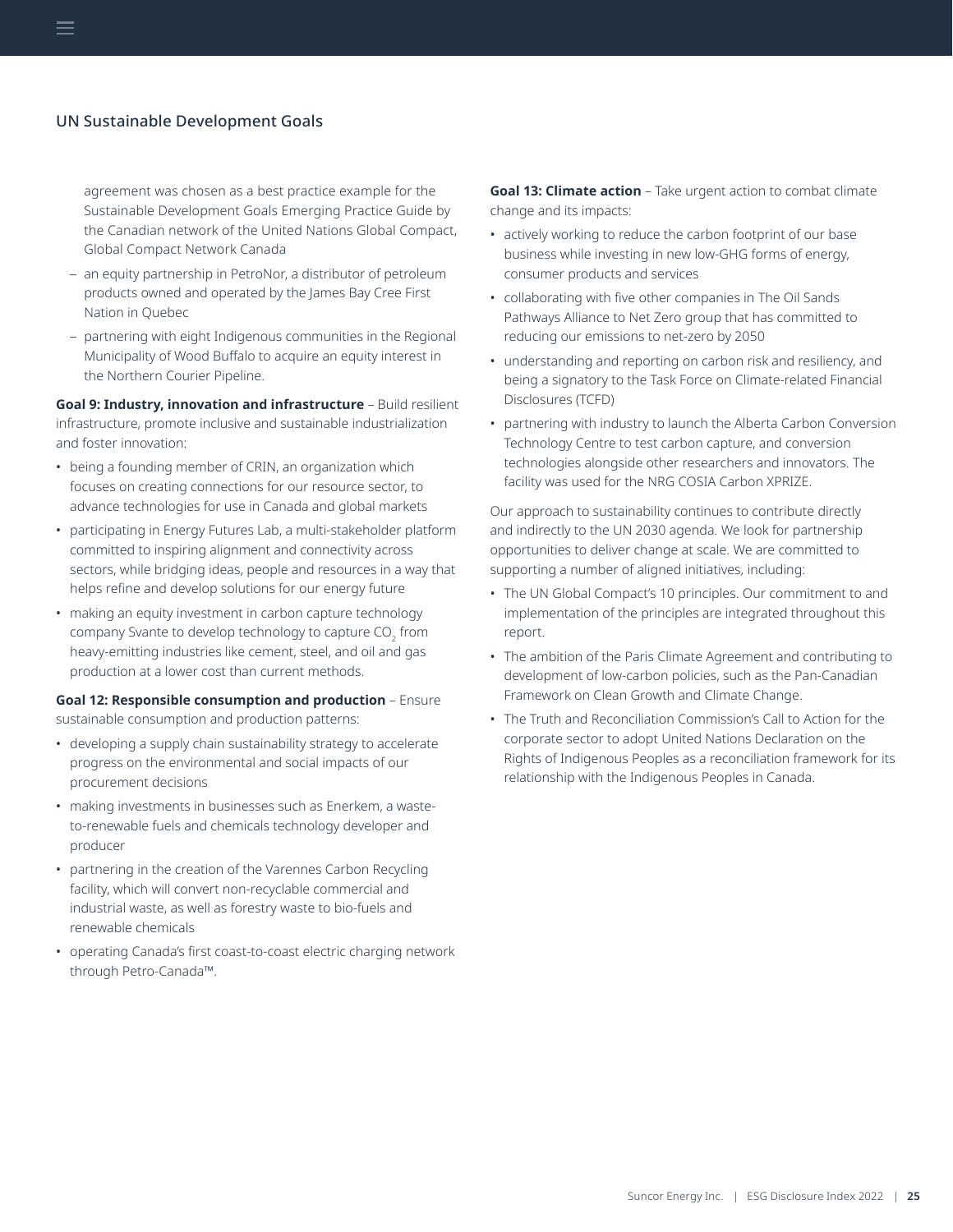# <span id="page-25-0"></span>UNGC communications report

Suncor joined the United Nations Global Compact (UNGC) in 2001; we have integrated our commitment and implementation of the UNGC principles throughout the report, and have provided corresponding linkages to principles addressed in the table below.

| <b>Principles</b>                                                                                                                  | <b>Progress</b>                                                                                                                                                                                                                                                                                                                                                                                                                                                                                                                            |
|------------------------------------------------------------------------------------------------------------------------------------|--------------------------------------------------------------------------------------------------------------------------------------------------------------------------------------------------------------------------------------------------------------------------------------------------------------------------------------------------------------------------------------------------------------------------------------------------------------------------------------------------------------------------------------------|
| 1 Businesses should support and respect<br>the protection of internationally<br>proclaimed human rights                            | Suncor has a corporate responsibility to respect human rights and to ensure we are not complicit in<br>human rights abuses. We seek to avoid infringing on the rights of others and strive to remedy harms<br>that occur as a result of our activities. Suncor's commitment to respecting human rights is based on the<br>Universal Declaration of Human Rights and is informed by the international law and standards.                                                                                                                    |
| 2 Business should make sure that they<br>are not complicit in human right<br>abuses                                                | We are quided by the following published policies and standards: Standards of Business Conduct,<br>Human rights policy, Stakeholder relations policy, Canadian Aboriginal Relations Policy and our Report<br>on Sustainability. These documents explicitly cover the basic rules, standards and behaviors that all<br>employees, contractors, suppliers and business partners must follow. We are committed to training and<br>communicating our approach to human rights as part of the implementation of these policies.                 |
|                                                                                                                                    | The President and Chief Executive Officer of Suncor is accountable to the Board of Directors for<br>ensuring policies are effectively implemented. All Suncor employees engaged in activities under Suncor's<br>operational control are responsible for the application of this policy.                                                                                                                                                                                                                                                    |
|                                                                                                                                    | We encourage employees to raise concerns about suspected violations of our business conduct code<br>without fear of reprisal with these teams/departments:                                                                                                                                                                                                                                                                                                                                                                                 |
|                                                                                                                                    | • Management<br>· Legal - compliance<br>• Corporate Security<br>• Human Resources<br>· Internal Audit                                                                                                                                                                                                                                                                                                                                                                                                                                      |
|                                                                                                                                    | In addition, we have established an integrity hotline that is available 24/7 to employees, contractors<br>and the public. All reports are taken seriously and investigated by our Corporate Security or Human<br>Resources teams. The audit committee receives regular updates on Integrity Hotline activities. As per the<br>code, the Vice President responsible for internal audit is charged with maintaining the Integrity Hotline<br>and ensuring all alleged code violations are thoroughly investigated.                           |
| 3 Businesses should uphold the freedom<br>of association and the effective<br>recognition of the right to collective<br>bargaining | Federal labour standards are established under Part III of the Canada Labour Code, which sets<br>out minimum standards that federally regulated employers and employees must follow. Suncor's<br>commitment to providing an environment free from harassment, violence, intimidation and other<br>disruptive behaviours is outlined in Suncor's Respectful Workplace Standard.                                                                                                                                                             |
| 4 The elimination of all forms of forced<br>and compulsory labour<br>5 The effective abolition of child labour                     | As stated in Suncor's Human rights policy, Suncor's employment policies adhere to all applicable<br>domestic laws and honour internationally accepted labour standards, including those concerning<br>freedom of association and collective bargaining, non-discrimination, forced labour, and underage<br>workers in the workplace. A process for human rights impact assessment, undertaken regularly, is<br>essential to identify, prevent, mitigate and remedy our potential impacts on human rights.                                  |
| 6 The elimination of discrimination<br>in respect of employment and<br>occupation                                                  | Based on the published document The Way We Do Business, no matter where we operate in the world,<br>Suncor is committed to ensuring our business dealings are fair, honest and ethical. That means holding<br>everyone who works with us accountable for always conducting business free of corruption. All the<br>countries where Suncor operates have anti-corruption laws that make it illegal to offer a payment, gift or<br>other benefit to a public official or private party to improperly obtain favourable treatment.            |
|                                                                                                                                    | Suncor's Supplier Code of Conduct addresses topics such as safety, human rights, harassment, bribery<br>and corruption, and confidential information, among others. It also reinforces our commitment to<br>sustainable development and encourages our business associates to work with us to seek ways to<br>reduce environmental impacts, support the communities in which we work and collectively achieve<br>economic growth. Compliance with the supplier code of conduct is a standard term of all Suncor<br>supply chain contracts. |
|                                                                                                                                    | Suncor is a large organization with operations across different geographies and a workforce comprised<br>of diverse demographics and ethnicities. By listening to our employees, we are challenging assumptions,<br>understanding barriers and being honest with one another as we continue to create a great place to<br>work for everyone. Our Equal Opportunity & Inclusion Policy and supporting Respectful Workplace<br>Standard demonstrates our commitment to inclusion, equity and diversity.                                      |
|                                                                                                                                    | Suncor is a member of the Mining Association of Canada and annually reports performance on the<br>Towards Sustainable Mining (TSM) protocols, including Preventing Child and Forced Labour.                                                                                                                                                                                                                                                                                                                                                |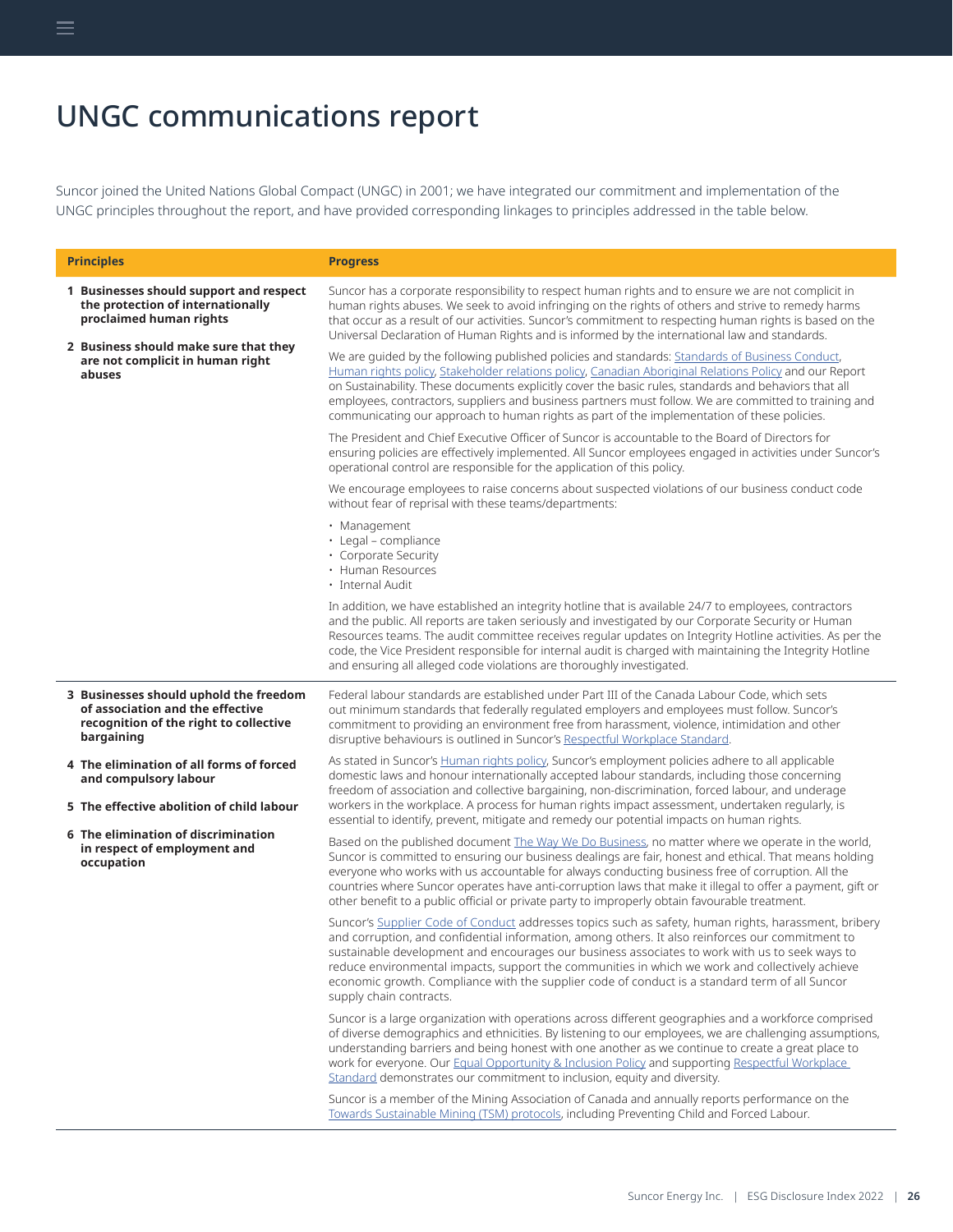# UNGC communications report

| <b>Principles</b>                                                                                                                                                                                                                                                                                       | <b>Progress</b>                                                                                                                                                                                                                                                                                                                                                                                                                                                                                                                                                                                                                                                                                                                                                                                                                                                                                                                                                                                                                                                                       |
|---------------------------------------------------------------------------------------------------------------------------------------------------------------------------------------------------------------------------------------------------------------------------------------------------------|---------------------------------------------------------------------------------------------------------------------------------------------------------------------------------------------------------------------------------------------------------------------------------------------------------------------------------------------------------------------------------------------------------------------------------------------------------------------------------------------------------------------------------------------------------------------------------------------------------------------------------------------------------------------------------------------------------------------------------------------------------------------------------------------------------------------------------------------------------------------------------------------------------------------------------------------------------------------------------------------------------------------------------------------------------------------------------------|
| 7 Businesses should support a<br>precautionary approach to<br>environmental challenges<br>8 Businesses should undertake<br>initiatives to promote greater<br>environmental responsibility<br>9 Businesses should encourage the<br>development and diffusion of<br>environmentally friendly technologies | Our purpose is to provide trusted energy that enhances people's lives, while caring for each other and<br>the Earth.                                                                                                                                                                                                                                                                                                                                                                                                                                                                                                                                                                                                                                                                                                                                                                                                                                                                                                                                                                  |
|                                                                                                                                                                                                                                                                                                         | Suncor uses a risk-management and sustainability-driven approach to anticipate, prevent and mitigate<br>harm to health, safety or the environment as stated in our Environment, Health & Safety Policy. We<br>believe a resilient environment and vibrant communities are foundational to business success.                                                                                                                                                                                                                                                                                                                                                                                                                                                                                                                                                                                                                                                                                                                                                                           |
|                                                                                                                                                                                                                                                                                                         | We will operate our business in a manner that aims to minimize our impact on air, water, land,<br>biodiversity and climate. We are working to reduce the impact of our operations through scientific<br>research and best management practices, while also partnering with peers to reduce the cumulative<br>effects of development.                                                                                                                                                                                                                                                                                                                                                                                                                                                                                                                                                                                                                                                                                                                                                  |
|                                                                                                                                                                                                                                                                                                         | We share in the global challenge to address climate change by harnessing technology and innovation<br>to set us on a pathway to a low-carbon energy system. To become a net-zero GHG emissions company<br>by 2050, we are working to reduce our emissions by continuing to drive operational efficiency<br>improvements while accelerating the adoption of new technology. We are measuring our progress<br>toward a target of achieving 10 Mt of GHG emissions reduction across our value chain by 2030. Suncor<br>leads or participates in many technology studies and joint industry projects through Canada's Oil Sands<br>Innovation Alliance (COSIA) and the Oil Sands Pathways to Net Zero Alliance (Pathways), an alliance of<br>companies representing 95% of Canada's oil sands production. By focusing on the environmental areas<br>of greenhouse gases, land, tailings, water, and monitoring, COSIA and Pathways bring resources and<br>people together to address specific environmental challenges and shorten innovation timelines across<br>the oil sands industry. |
|                                                                                                                                                                                                                                                                                                         | Through our Supplier Code of Conduct, we are clear that we expect our business partners to be aligned<br>with our sustainable development approach and that we will work together to seek ways to reduce<br>environmental impacts, support the communities in which we work, and collectively contribute to<br>economic growth.                                                                                                                                                                                                                                                                                                                                                                                                                                                                                                                                                                                                                                                                                                                                                       |
| 10 Businesses should work against<br>corruption in all its forms, including<br>extortion                                                                                                                                                                                                                | Our Standards of Business Conduct Statement outlines that employees and contractors are to never offer<br>or accept any type of improper payment, including bribes, kickbacks or facilitating payments. Also, to never<br>make political or charitable donations on Suncor's behalf outside of our corporate donation processes.                                                                                                                                                                                                                                                                                                                                                                                                                                                                                                                                                                                                                                                                                                                                                      |
|                                                                                                                                                                                                                                                                                                         | Suncor's Prevention of Improper Payments Policy states explicitly that Suncor personnel are prohibited<br>from committing or using corporate funds, facilities or assets directly or indirectly for any illegal or improper<br>purposes, including but not limited to bribery, kickbacks, or diversion to separate funds or companies for<br>personal use or for the purpose of disquising such payments.                                                                                                                                                                                                                                                                                                                                                                                                                                                                                                                                                                                                                                                                             |
|                                                                                                                                                                                                                                                                                                         | Through our supplier code of conduct (the published document The Way We Do Business - Working With<br>Suncor), an extension of Suncor's Standards of Business Conduct, it is outlined and no matter where we<br>operate in the world, we are committed to ensuring that our business dealings are fair, honest and ethical.<br>Compliance with the supplier code of conduct expressly prohibits corruption in any form and is a standard<br>term of all Suncor supply chain contracts.                                                                                                                                                                                                                                                                                                                                                                                                                                                                                                                                                                                                |